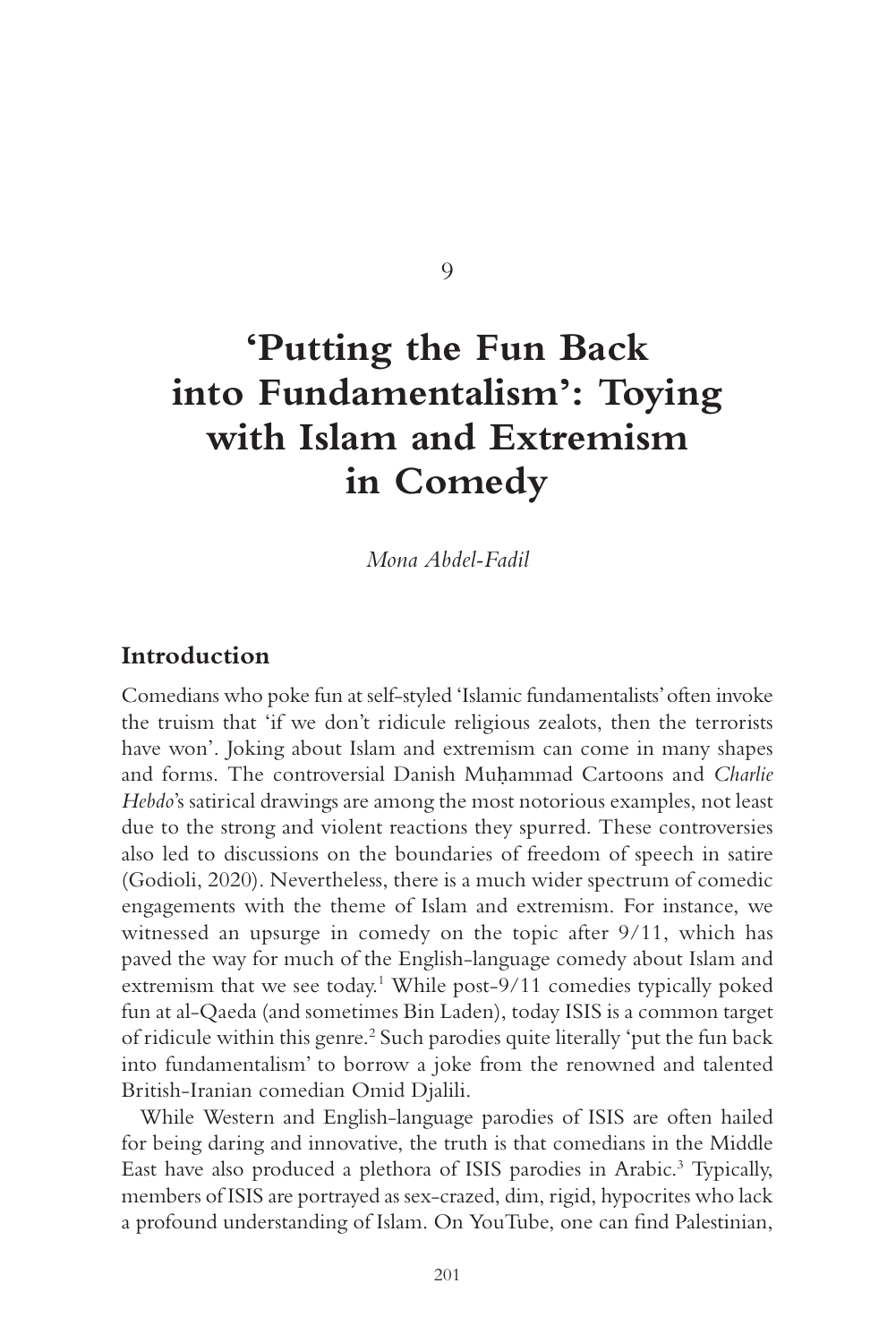Syrian, Iraqi, and Egyptian sketches that poke fun at ISIS in Arabic (Trofimov, n.d.; *Al Arabiya*, 2014; Kamin, 2014; *Daily Dot*, 2015, 2021; Freij, 2015; Saul, 2015; Al-Rawi, 2016). The Arab region is the hardest hit by the violence of ISIS fighters, thus making ISIS a highly legitimate target of ridicule. Political comedy is often considered a tool for 'speaking truth to power' (Al-Rawi 2016, Alkheder, this volume). Anti-ISIS skits are steeped in dark humour and thus serve as both comic relief and political critique. 4 For instance, in a spoof commercial, an ISIS wife is handed a special ISISbranded washing powder which not only removes the blood stain from her husband's shirt, but eventually self- detonates, killing her, too! A number of skits feature remastered, upbeat and, (more or less suggestive) dance versions of a solemn ISIS chant, serving not only to ridicule the song, but also poking fun at ISIS's view of dancing as forbidden in Islam. As Giselinde Kuipers states: 'Humor often deals with sensitive topics, touching on or transgressing social norms and moral boundaries. Such sensitivities vary greatly between groups, cultures, and contexts' (2009: 229). Joking about ISIS certainly fits this bill. When comedy breaks taboos, it invariably upsets some segments of the audiences.

Here, I examine and compare two short, one-off skits that ridicule ISIS. The first is the BBC production 'The Real Housewives of ISIS', and the other is called 'Daesh'.<sup>5</sup> The Arabic-language skit 'Daesh' was originally created by the Palestinian satire show *Watan ala Watar* (Homeland Hanging by a String)*.* It aired in 2014 but was rebroadcast the same year by the Saudi- owned Rotana network, which serves pan- Arab audiences. With its 15 TV channels, covering everything from conservative Islamic content to pure entertainment, Rotana is dedicated to music videos and TV dramas, and is a common staple in satellite bundles in the region. By contrast, 'The Real Housewives of ISIS' was produced primarily for British audiences and aired on BBC. Nonetheless, both skits are available for global audiences via YouTube. Both 'The Real Housewives of ISIS' and 'Daesh' went viral and caused controversy (Taylor, 2015; Khalaf, 2017). Some viewers disapprove of 'Daesh' and 'The Real Housewives of ISIS', because they believe that ISIS is far too serious and violent a topic to be dealt with through comedy. 'The Real Housewives of ISIS' is a one-minute-and-41-seconds-long British comedy skit aired in 2017 as part of a series called *Revolting*. The skit mocks the idea that Muslim converts and Muslims who grow up in England would be tempted to leave their safe and comfortable existences for a life of hardship and violence. The 'Daesh' skit is longer (four minutes, 58 seconds) and a bit more slapstick in style than 'The Real Housewives of ISIS' *.* 'Daesh' mocks the arbitrariness of violence and ISIS soldiers' dim- witted immaturity.

In this chapter, I will briefly outline and critically examine each skit separately, before providing a conceptual comparison of 'The Real Housewives of ISIS' and 'Daesh'. I am particularly interested in the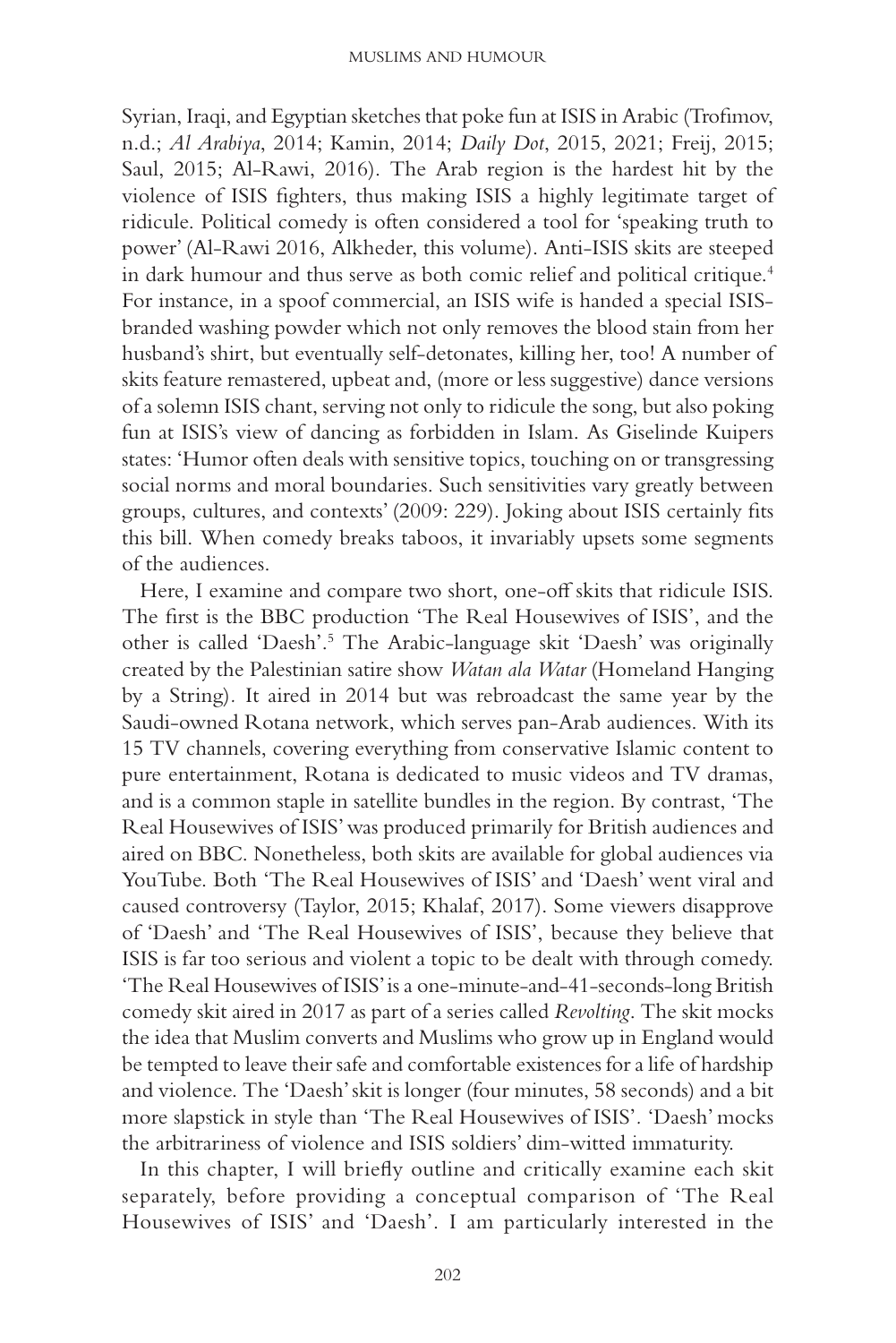skits' content, their plot, and the comedic tools that drive them. More specifically, I will analyze and compare the stylistic and genre-specific choices, and the intertextual references embedded in each production. The fact that 'Daesh' is produced in Arabic and (primarily) for audiences in the Arab world in a Muslim majority context, while 'The Real Housewives of ISIS' is produced in English and (primarily) for audiences in the UK and in a minority Muslim context, suggests that this conceptual comparison may be a fruitful line of inquiry. I will examine to what extent contextual factors, such as where the skit is produced and who the target audience is, appear to dictate the build-up of the respective skits. I shall also discuss how the various intertextual elements of each skit relate to each geographical and societal context. The analysis is informed by my expertise within the fields of contemporary Islam, media studies, and the anthropology of the Middle East. I also lean on research from the field of political comedy and draw on my experience as a comedy improviser and writer of satire.

## **Toying with ISIS' recruitment of women in 'the West': 'The Real Housewives of ISIS'**

'The Real Housewives of ISIS' is framed as a teaser for the next season of the (imaginary) reality show *The Real Housewives of ISIS*. It features a variety of reality show-inspired scenes with ISIS wives, draped in black abayas (robes) from head to toe. Their distinct British accents signal that they were born and bred in the UK. Following the narrator's introduction to the teaser and the show, the opening line by one of the ISIS wives is: 'It's only three days 'til the beheading and I've got no idea what I'm gonna wear', delivered in a chirpy tone of voice. The tone does not match the dreary prospect of witnessing a public beheading. The beheading is portrayed as if it was a fun social event. The emphasis is on how the beheading is seen as an opportunity to show off a fashionable wardrobe. Not having found an outfit yet to dress up in mocks the drab shapeless black garb that all the ISIS wife characters are wearing, making them virtually indistinguishable from one another. And, of course this segment is also taking a stab at *The Real Housewives* genre that is mimicked (and ridiculed) in the sketch. Staring into the camera, the character mentions her long line of successive (dead) husbands, which is simultaneously a stab at the easy come and go of romantic partners in both the reality genre and ISIS.

An interlinked densely packed one-liner is: 'So this is my sixth marriage, I've been widowed five times', which is delivered while a bomb explodes in the background. The comedic timing is flawless. The ISIS wife quickly regains her composure, straightens her robe, and says 'six times' while staring into the camera with a reassuring smile, confirming to the audience that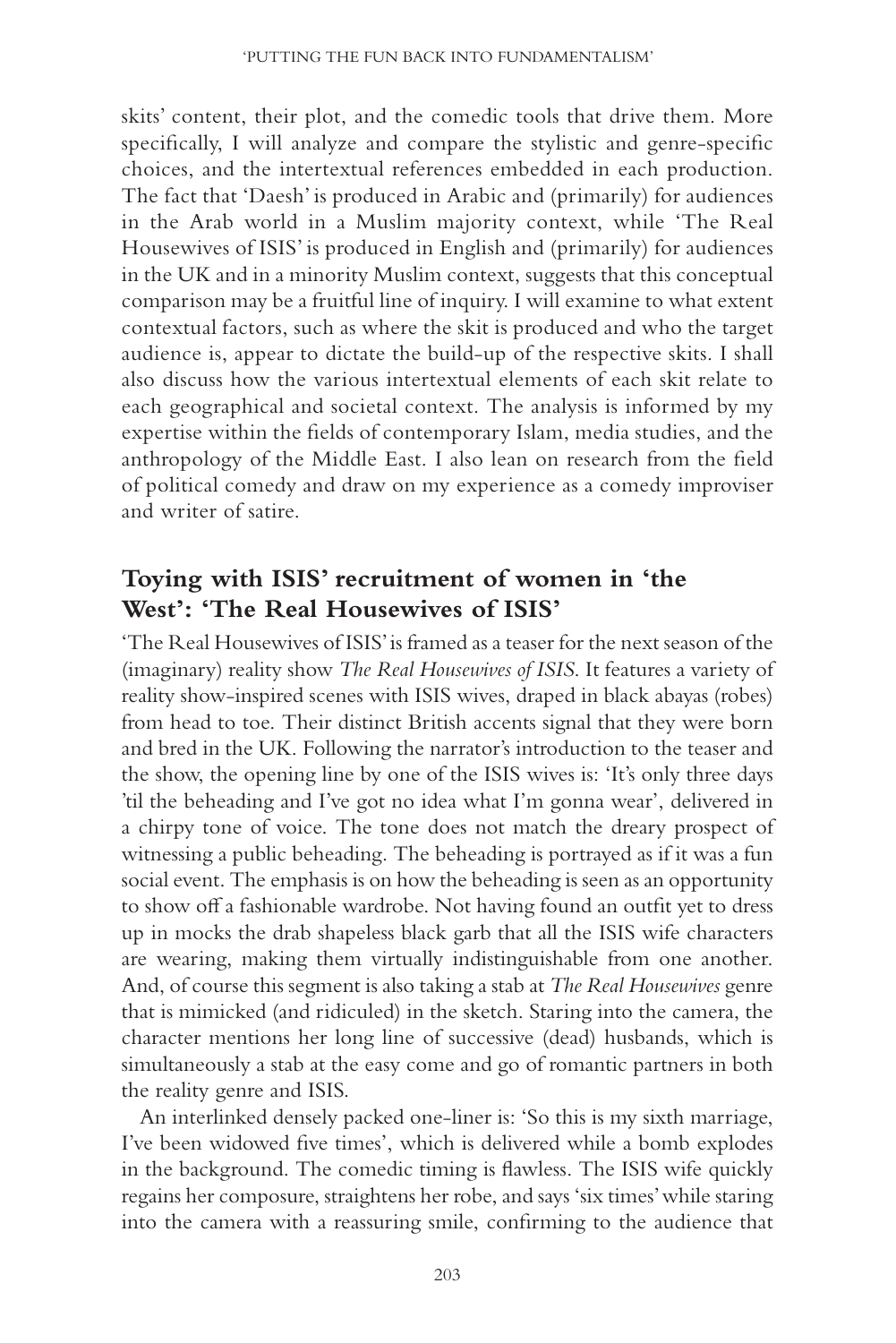she just lost her sixth husband in the explosion going off behind her. The incongruity of the ISIS wife's cheerful nonchalant tone of voice when she speaks of being widowed six times is in part what paints a funny picture. In addition, the subtext points to the impending inevitability of this ISIS wife being widowed a seventh time or eighth time soon, which tickles the audience's comedic (if macabre) sensibilities. Moreover, the absurdity of the ISIS wife not caring about how many times she is widowed, or how much hardship she is put through, is in itself a subversive comedic choice which is packaged in cheerful chatter.

Aside from being comical in and of itself, this segment also alludes to the multiple spousal (and therefore sexual) partners she has had, in the capacity of being an ISIS wife. Thus, this segment functions as a meta commentary on both the heartlessness and the ironies of the serial marriages perpetuated by ISIS. Paradoxically, the serial marital partnerships perpetuated by ISIS represent a more liberal view on both sexual and marital relations than common mainstream idealized views of Muslim marriages which tend to focus on the sanctity of both marriage and virginity. 6 Rather than focus on the media- saturated angle of ISIS soldiers being 'sexually insatiable', the subtext of the serialized widow joke is that the ISIS wife may actually be content with switching sexual partners so frequently in the ISIS-condoned way. Thus, the joke about the ISIS wife who was widowed six times in a row, also serves as a meta joke about the ironies of sexual and marital relations within a religious fundamentalist framework.

One of comedy's key operating principles is incongruity, that is to say the mismatching of elements for comedic effect. Using *The Real Housewives* reality show format and their style of bickering, verbal backstabbing, and envy as a means to ridicule ISIS' brainwashing and grooming activities is a case in point. Moreover, the skit shines a satirical light on ISISrecruited Britons' need for constant excitement and yearning for danger. Indeed, the thrill of (unpredictable) action twinned with risk serves as an implicit backdrop as to why British citizens may be seduced by ISIS' online propaganda.

All the one-liners in 'The Real Housewives of ISIS' are jokes in their own right, but some have additional intertextual references. For instance, there is the ISIS housewife who confesses: 'Abdul seduced me online, he had me at free healthcare'. 'Free healthcare' functions primarily as a reference to how ISIS (and other fundamentalist groups) attract supporters by promising perks such as free healthcare and schooling, in addition to job opportunities, but it can also be viewed as a side- kick to the shortcomings of the National Health Service (NHS).<sup>7</sup> ISIS' grooming activities, their promises of social benefits for all, and the technological shift to online grooming and flirtation, all contribute to women being recruited into ISIS from the UK and elsewhere. Leaving a comfortable life in the UK for a rather insufferable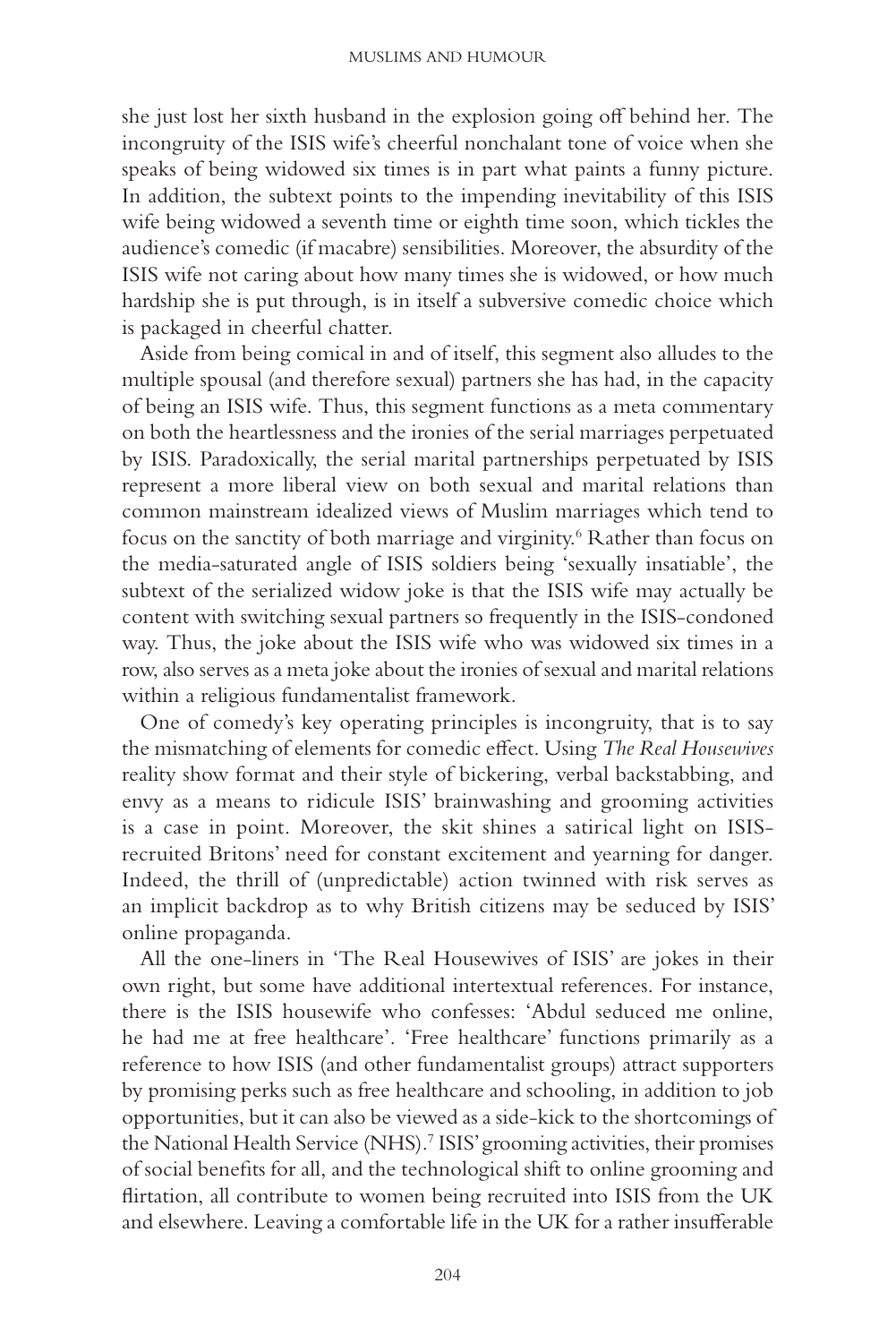life in the IS state is in and of itself comical because it defies common sense. In another scene, one of the characters says, 'I'm so glad I came out here. It is everything those guys in the chatrooms told me it would be. And it's full of so many wonderful surprises', she adds cheerfully to the camera before the video cuts to behind- the- scenes footage of the same ISIS wife on her hands and knees scrubbing the floor and cursing her fate: 'Didn't have to do this in Birmingham! Bullshit'. These jokes on a string constitute what is commonly referred to as 'pile-on jokes' among comedy improvisers. That is to say, these are jokes with multiple instalments, where interlinked exaggerations and punchlines are piled onto one another in order to create an overarching comical effect, often drawing on the absurd. In this case, the various instalments feature a variety of hardships which serve to underline the absurdity of leaving a dull but comfortable life for a life full of violence and misery. Additionally, the skit features a series of pile- on jokes about how living in the IS state brings many surprises, including the laborious household tasks and 'minor' social restrictions such as being chained to the kitchen, all serving to add detail to the incongruity and poke fun at what is portrayed as an overarching ISIS worldview. Despite the dark humour and the rather depressing topics discussed, the sketch comes across as light- hearted due to the delivery and the playful incongruity of the main elements.

One of the features that makes 'The Real Housewives of ISIS' skit comical and its punchlines effective is the excellent comedic timing of the cheerfully delivered lines coupled with the rather dark and depressing themes addressed. In one scene, an ISIS housewife is euphoric because she is now held on an eight- foot chain, which is longer than her last leash. This line is delivered while the ISIS wife nonchalantly shows the camera a heavy metal chain with which she is shackled to the kitchen stove. The metal chain noisily uncoils as she moves closer to the camera, enhancing the comical effect. 'So, I can almost get outside … which is great', the ISIS wife character quips, adding to the gallows humour. These jokes are transgressive and provide pockets of comic relief about taboo topics, while simultaneously directing critique toward ISIS for their complete lack of gender equality and their violent practices (among other more specific grievances).

The fact that 'The Real Housewives of ISIS' is not only poking fun at ISIS but also at a genre of reality shows is essential. Toying with the format, in this case *The Real Housewives* franchise, is an example of what Kuipers (2009: 229) calls 'meta-humor'. 'The Real Housewives of ISIS' skit marries the real drama of ISIS (jihadism, martyrdom, repressive gender views) with the 'drama' of *The Real Housewives* reality genre (bickering, backstabbing, jealousy, and preoccupation with the superficial). This intertextuality and the borrowing of elements from the reality genre also gives the entire sketch a funny undertone, where the bickering, backstabbing, jealousy, and preoccupation with outfits also serve to transform the skit into a meta joke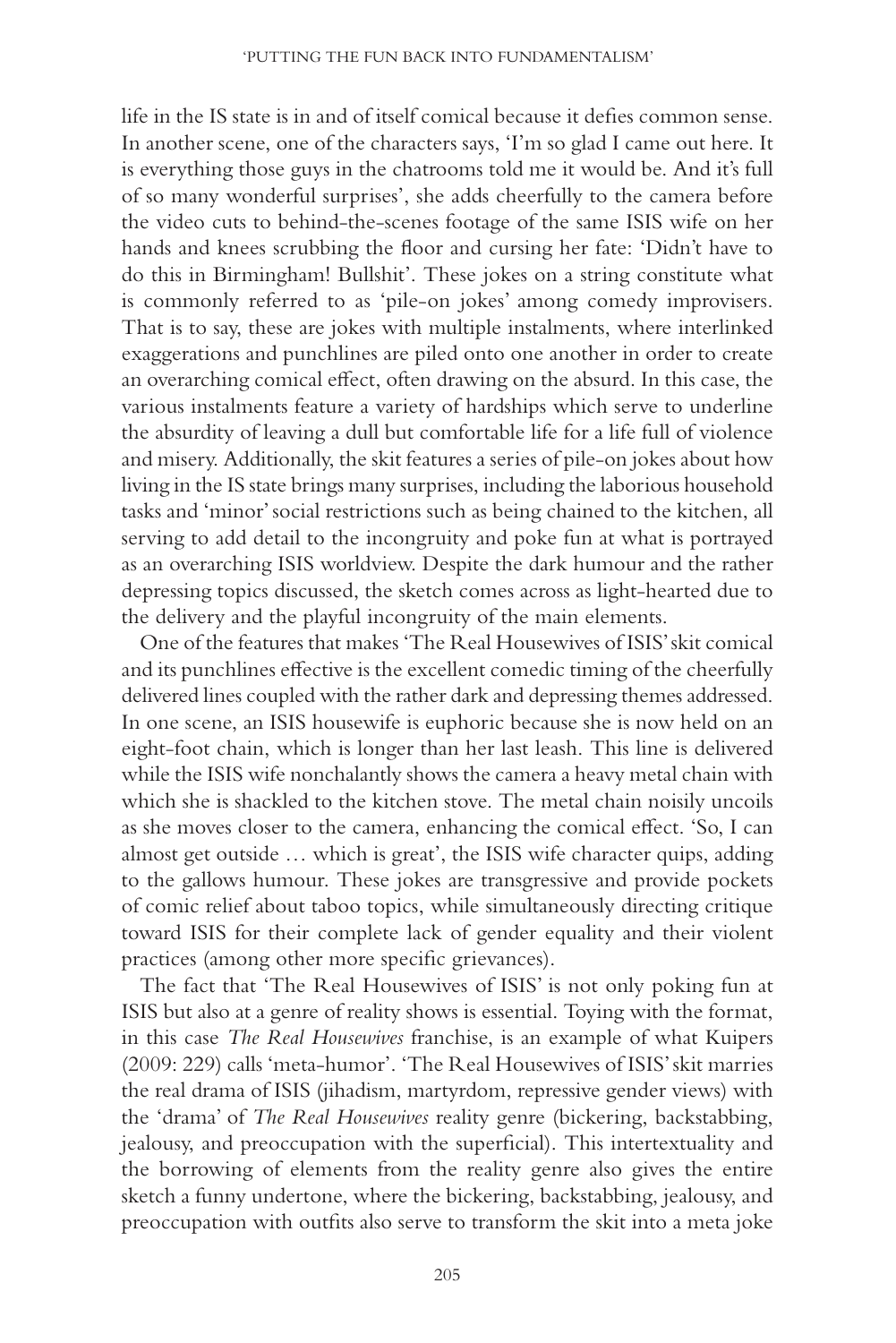about *both* ISIS and the genre itself. The fact that the skit also serves as a parody of *The Real Housewives* genre is in part responsible for many of the absurdities and the delivery of the jokes in a particular disparaging style of (trash) talking.

Throughout the skit, the ISIS wives make references to social media, and they cherish Instagrammable moments. For instance, in one scene, one of the ISIS wives is modelling a camouflage suicide vest (over her black abaya) that she was gifted from her ISIS husband. One of the other ISIS wives says: 'Hashtag OMG, Hashtag Jihadi Jane, Hashtag Death to the West, ISIS emojis', while typing frantically on her smart phone. The ISIS wife modelling the suicide vest asks the others: 'How do I look?' seeking affirmation. 'Aww babes, I love it. You look gorgeous', one ISIS wife says to her face, and then in the next shot, she tells the camera that 'she looked massive', which mimics the type of backstabbing and gossipy dialogue in *The Real Housewives* reality shows. The gallows humour is taken up a notch in the next line: 'You're gonna need a lotta Semtex to kill that one!' The subtext and punchline of this joke is that the ISIS wife modelling the suicide vest is so 'massive' (that is, fat) that she will need plenty of explosives (Semtex) to effectively obliterate herself. In effect, this joke is packing layers of subtext and intertextual references. On the one hand, it is a playful stab at the superficial preoccupation with liposuction and with being skinny displayed in *The Real Housewives* genre. This is underlined by the fact that the character in question is by all reasonable standards anything but 'massive'. On the other hand, the Semtex joke is also a stab at the lack of regard for one's own and other people's lives displayed by ISIS (and other militants) who are willing to enter into crowds to blow themselves up to kill scores of people. One could also argue that this is a subtle reference to how militant ideologues tend to preach that martyrdom is a great honour, while simultaneously ensuring that their own lives are never risked or sacrificed.<sup>8</sup> And, last but not least, this joke, points to the fact that women are increasingly entering into this realm of martyrdom through suicide missions, which used to be an exclusively male prerogative.

Comedic drama also ensues when another ISIS wife makes an entrance while sporting the same type of camouflage suicide vest. This cringeworthy fashion crisis, while morbidly comical in an ISIS context, is also an intertextual reference to the competitive intra- personal relationships characteristic of *The Real Housewives* genre and the interlinked obsession with sartorial choices. The suicide vest drama signals that the climax of an ISIS romance is speeding up one's spouse's martyrdom. Still, this is also a playful stab at the limited fashion options in an IS state, not to mention that there is nowhere to go to show off one's outfits. The lack of places to go out and the sparse entertainment or leisure options are also an intra- textual reference to the joke at the beginning of the skit about the public beheading.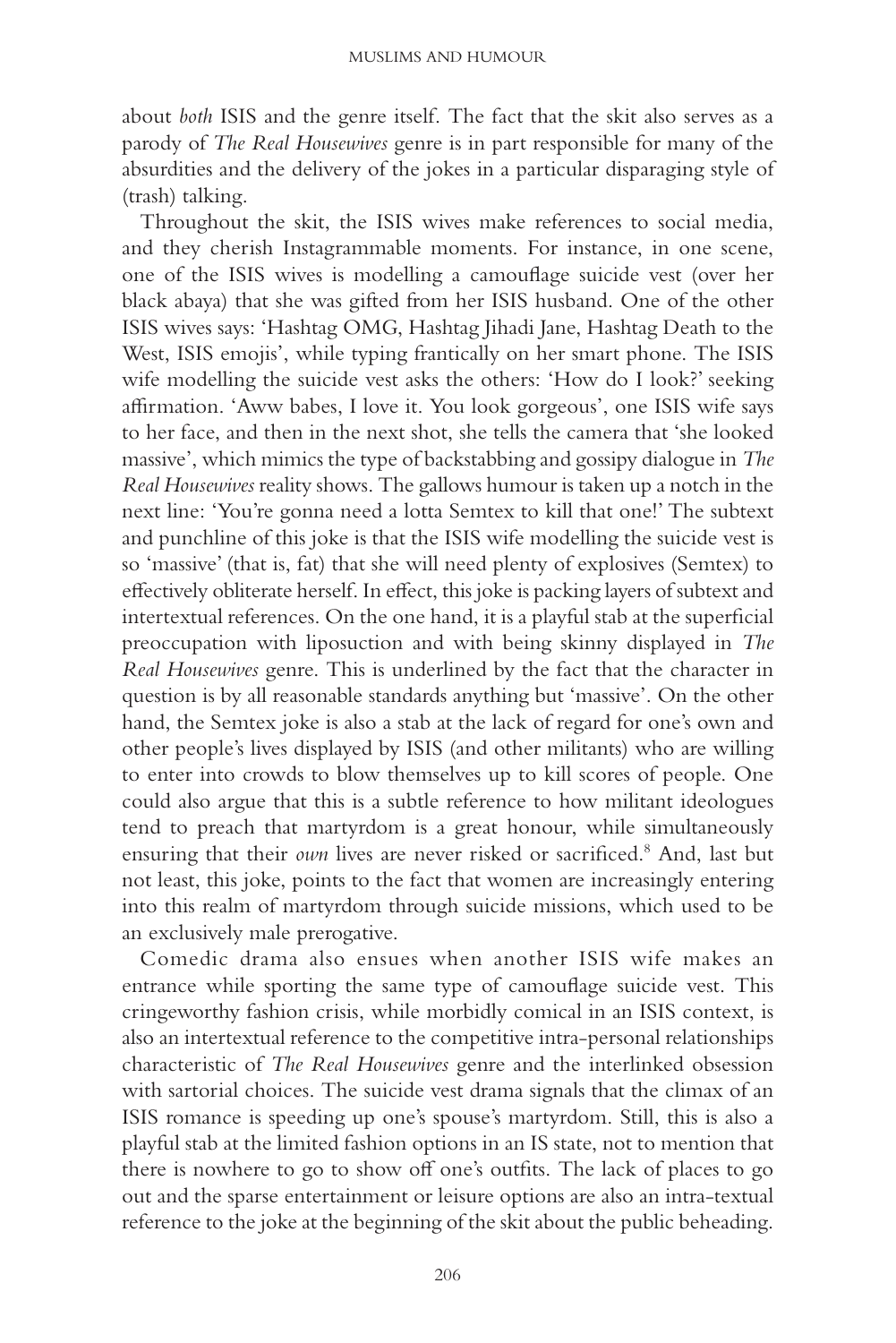In improvisational comedy this technique is termed 'a call-back', that is, calling back a previous joke.

The intertextual references make 'The Real Housewives of ISIS' a suitable vehicle through which to carry out social critique. Without intertextuality, the jokes would fall flat, or simply be jokes about violence devoid of any societal critique. That is to say, viewers need to know about certain current events in order to get all the punchlines. References to actual news stories and current issues are enmeshed in the jokes, and in a sense the more intertextual references a viewer spots, the funnier a joke may seem. Intriguingly, sometimes comedy functions as a springboard for acquiring news, or learning about current affairs. This has certainly been found to be the case with *The Daily Show* and *The Colbert Report* (Baym, 2005). In the case of 'The Real Housewives of ISIS', despite all its mockery, it actually provides a surprisingly informative take on ISIS and their grooming activities (Ramsay and Alkheder, 2020). Thus, viewers with limited knowledge about ISIS might actually *learn something* about ISIS from watching the skit.

'The Real Housewives of ISIS' does not depict 'ordinary Muslims' as part of the twisted and thwarted extremist ISIS universe full of absurdity and violence.<sup>9</sup> The producers of the skit are at pains to make sure that the category 'Muslim' is never blurred with the category 'extremist' and/ or 'ISIS'. It helps the audiences a great deal that the skit is crystal clear about *who* and *what* it is ridiculing. ISIS is named both in the title of the skit and repeatedly during the sketch. There is no ambiguity here. The joke primarily targets ISIS and the women who become seduced by them, but it also mocks ISIS' sympathizers.

*The Real Housewives* genre also gets a side-punch, but it is not the main target of the ridicule. Rather, the reality TV genre is the format through which the social critique and comedy is performed. ISIS, the main target of the skit, is considered a legitimate object of comedy because the atrocities committed in its name construct ISIS as a particularly well-suited target for transgressive humour across multiple cultural and geographical contexts. Fascinatingly, the ISIS wives are not portrayed as mindless victims, which is a subversive comedic choice. Thus, 'The Real Housewives of ISIS' clearly paints the picture of ISIS as being the villains, while simultaneously portraying the women who were 'seduced' by them as having agency and autonomy in their own lives. The skit explicitly toys with the restrictions and risks of living in a dangerous war zone with many strict regulations. Yet, at the same time the subtext is that these ISIS wives have voluntarily made the choice to abandon an easy life in Birmingham for a life of hardship as serial widows in the IS state.

'The Real Housewives of ISIS' is an example of transgressive humour which may appeal to certain individuals or groups, but will horrify others, not least due to the serious and sensitive topics it pokes fun at. Still, the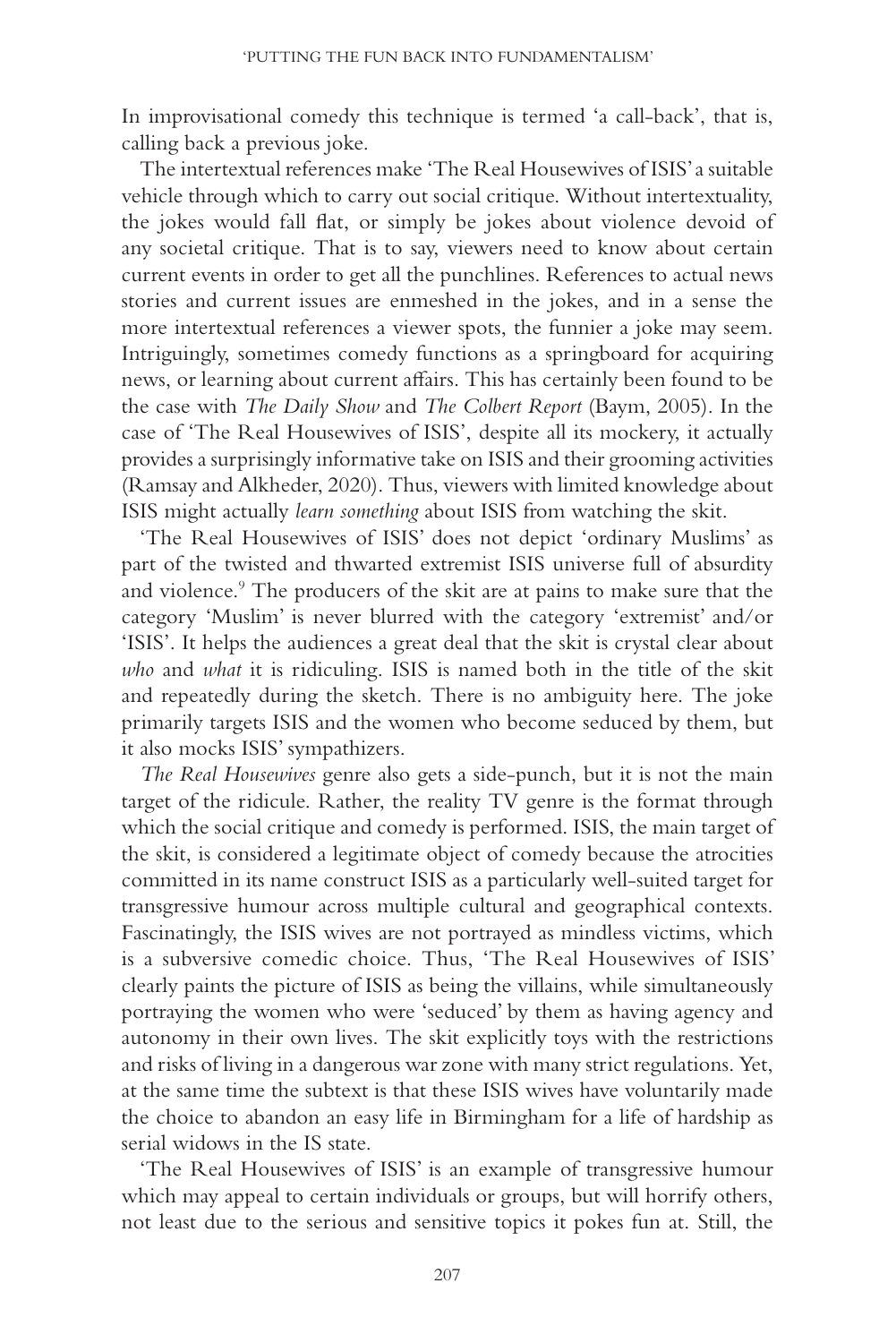intertextuality of the skit, combined with the broad range of punches to both *The Real Housewives* genre and to ISIS may be redeeming for those not immediately drawn to the black humour that pierces through the skit. Intriguingly, the main expressions of emotions in this skit are joy, merriness, and light- heartedness which are in stark contrast to the actual macabre content being delivered. The juxtaposing of transgressive, taboo content and conventional sentiment is largely what makes the jokes 'work' but it is also what may give rise to disgust among some viewers. The humour itself may be too dark to appeal to all, and most likely it will revolt a number of viewers who neither believe that these topics should be joked about, nor are able to see the funny in the darkness.

The dark humour portrayed pondering what to wear to a beheading (spoken about lightly), the serial widow (losing six ISIS husbands, and still counting), and the elongated yet highly restrictive metal chain that the wife is excited about since it is longer than the previous one, can certainly instil disgust in audiences. Yet, these jokes also serve as comic relief in light of ISIS' own media campaigns. The playful light- hearted delivery of the punchlines in 'The Real Housewives of ISIS' sugar- coats the disturbing content, making the contrast of happiness and desolation all the more comical (to some).

'The Real Housewives of ISIS' received critique for being tasteless, insensitive, and taking things too far. Still the skit was also hailed by viewers for its transgressive humour. And, as pointed out by Ramsay and Alkheder (2020), 'The Real Housewives of ISIS' actually builds on accurate information about ISIS' recruiting strategies. Similar critique and praise have been put forward about 'Daesh', to which we turn next.

# **Ridiculing the ISIS soldiers' twisted ideologies and militarized practices: 'Daesh'**

'Daesh' is a bit more slapstick in style than the British skit, starting with the image of three ISIS soldiers in military slacks and vests, with big (obviously) fake beards. They are armed. Two of the ISIS soldiers are in focus, and the third one, sporting a big Kalashnikov on his shoulder, is in the background. The setting is outdoors, at a checkpoint, where cars drive up and the occasional pedestrian wanders through. The two main characters are the ISIS soldiers guarding the checkpoint. It is their job to stop pedestrians and cars. The tone of the checkpoint conversations alternates between boorish, hostile, and absurdly friendly. As viewers, we witness how these two ISIS soldiers engage in a series of absurd conversations and rounds of questioning of people trying to get through the checkpoint. Many of the conversations bounce (somewhat erratically) between friendliness and small (if significant) pockets of hostility. The first segment of 'Daesh' sets the slapstick overtone. It features an ISIS solider beckoning his partner to cover him, prompting the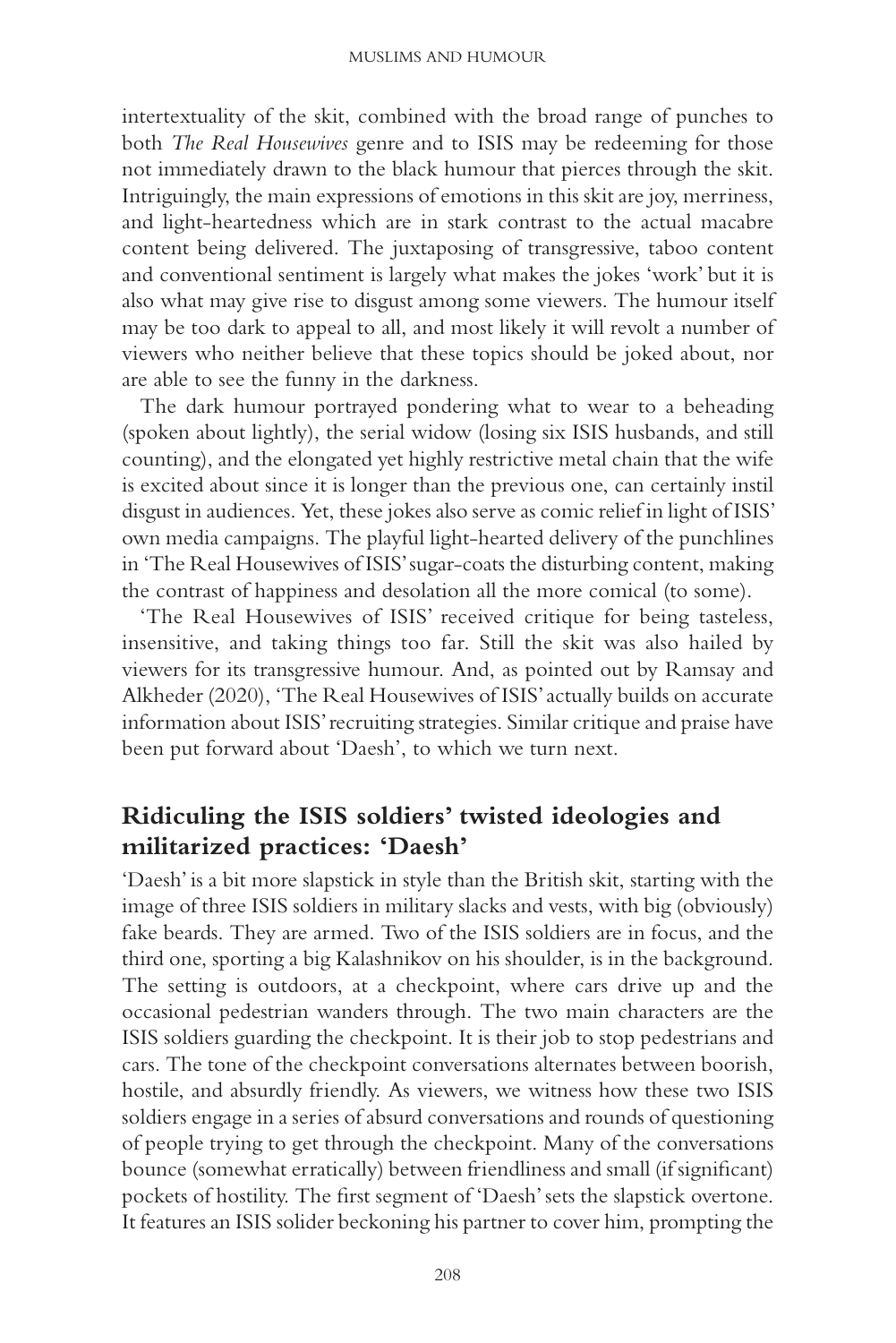dim-witted partner to sling a black piece of cloth (possibly an ISIS flag) to cover the face of the soldier who had asked for help. 'What are you doing? Cover me. Cover me from behind!' the ISIS soldier says agitatedly while removing the black scarf/flag from his face. The technique of punning is used here. 'Cover me' has the same dual meaning in Arabic as in English. Given the context of carrying weapons and being in combat mode, the dim- witted partner ought to have understood the command, which is why the misunderstanding becomes comical.

Portraying 'enemies' as idiots is a typical trope in political comedy and there is certainly precedent for this trope when it comes to portraying religious fanatics as idiots in Arab comedy. Indeed, in Arabic-language comedy, religious fanaticism has been a point of ridicule for decades, even if executed unevenly and through blurred genres of comedy and drama (Ramsay and Alkheder, 2020). As discussed by Ramsay and Alkheder (2020: 198–199), Arab comedy's renewed attempts to 'reimagine' religious militants in a purely 'comical light' increased with the rise of ISIS in the region. Still, according to Ramsay and Alkheder (2020: 198-199), comedic depictions of ISIS tended to have a stilted quality, falling back on the same tried and tested motifs – false beards, incompetent, buffoonish henchmen, and cheerfully hypocritical caliphs. This description is an excellent fit for the ways in which the ISIS soldiers are depicted in 'Daesh'. The choice to use visibly false beards hardly seems coincidental. In a sense the false beards are laughable in and of themselves. Still, the laughable beards also serve to illustrate the performative aspects of conservative and militant ideologies, which tend to excessively focus on external markers of piety such as garb, head-cover, and facial hair. The subtext is that IS (and the likes) are brutes who know (and care) little about the pillars or ethics or readings of Islam.

'Daesh' depicts ISIS soldiers as a mixture of dumb, naive, and ruthless in all their encounters with the locals. The first person to show up at the checkpoint is a man in a car. He is asked to turn off the engine and get out of the car. Once the ISIS soldiers establish that the man is Lebanese, they proceed to enthusiastically ask if he is related to a Lebanese celebrity. This dialogue pokes fun at the ISIS soldiers being seduced by popular culture references which are forbidden in an ISIS universe. In response, the Lebanese man says that he is not related to the celebrity before adding: 'I don't watch TV because it is *haram*'. The fact that the Lebanese character is quick to assure the ISIS soldiers that he himself adheres to a fundamentalist stance of considering TV as strictly prohibited, can be interpreted as a reference to ritualized performative piety. Nevertheless, it can also be construed as the Lebanese character being far more religiously conservative and consistent than the two ISIS soldiers who may publicly denounce popular culture as *haram* only to wallow in TV dramas and music videos and admire celebrities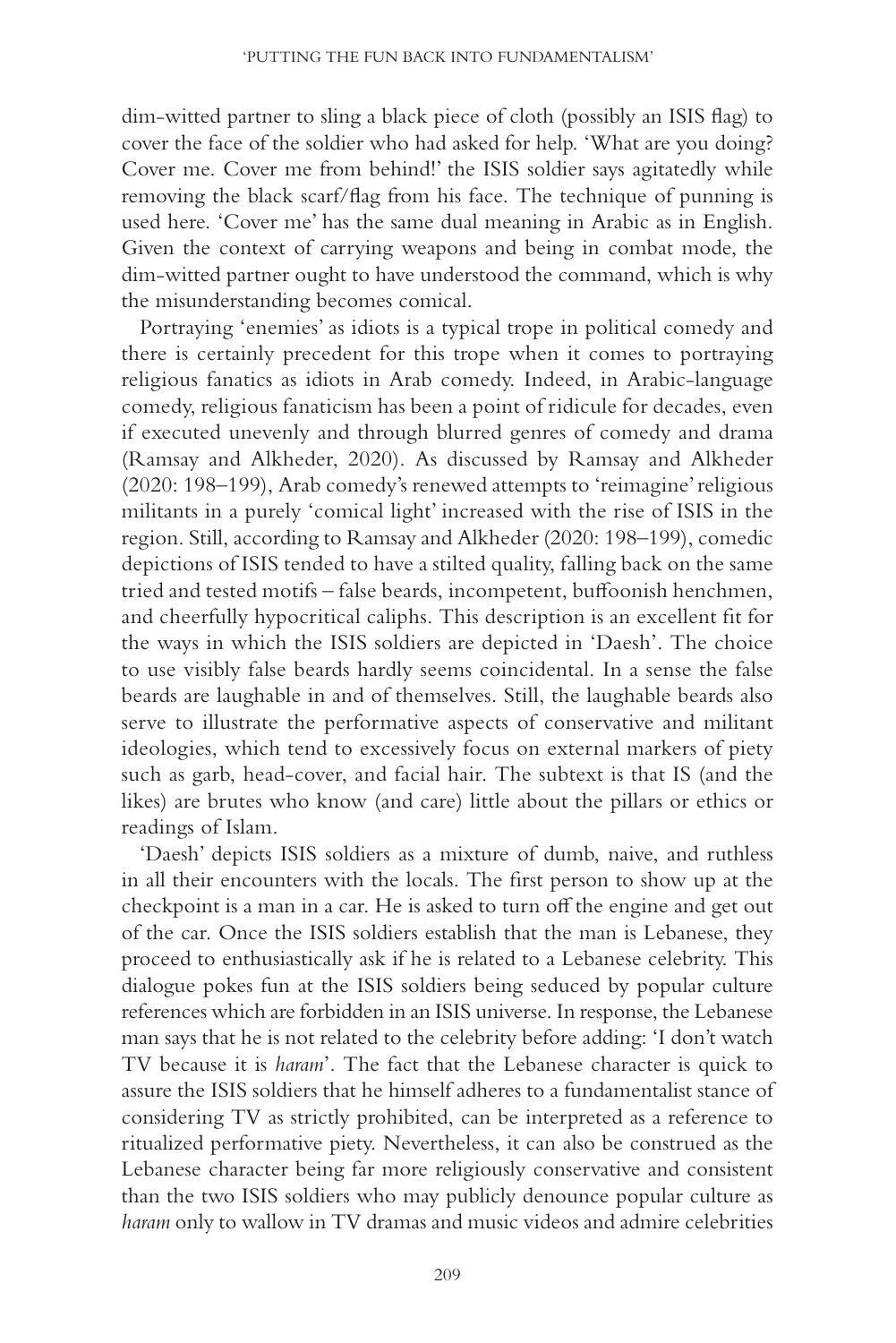in private. The segment with the Lebanese man ends with him being asked how many prayer components ( *raq'at*) he had prayed for the dawn prayer, to which he responds two obligatory prayers and two voluntary ones. The ISIS soldiers seem pleased with this answer until they ask him *where* he prayed. When the Lebanese man says that he prayed in the mosque, one of the ISIS soldiers whacks him on the head and scolds him, 'You forgot two extra prayers for the mosque'. We then see the Lebanese man move out of the screen and we hear a gunshot. While we do not witness the murder, the Lebanese character's death is implied. For readers unfamiliar with prayer rituals in Islam, this latter rule about adding on two prayers for the mosque is entirely fictional. Thus, the joke serves as an example of how extremists like ISIS make up and impose upon others a series of random rules which they arbitrarily label 'Islamic' or 'true Islam'. On a more sombre note, Ramsay and Alkheder (2020) maintain that the 'Daesh' skit mirrors a specific incident, namely the brutal killing of Alawite truck drivers by ISIS in a similar checkpoint encounter. One decisive factor in support of this analysis is that the Alawite truck drivers had been questioned about Sunni prayer rituals. This interrogation about Sunni prayers is mimicked in 'Daesh' and serves to underscore the skit's general critique of ISIS. Against this backdrop, this segment provides a critical and comedic commentary on the nonsensical arbitrary borders of 'religious' commitment, dictated by extremist understandings of Islam and the violence it inspires.

Throughout the 'Daesh' skit, many of the characters refer to 'takh takh' which is the equivalent to 'pew pew' in English and mimics the sound of gun shots. The repeated use of 'takh takh' illustrates how the shooting is spoken about in a cartoonish and video-game way. Moreover, the light-hearted delivery of the takh takhs are incongruous with the serious backdrop of armed ISIS soldiers at a checkpoint, and this becomes a running joke. This playful vibe is also present when the second civilian appears at the checkpoint, on foot, and a group of ISIS men sneak up on him before pouncing on him, as if playing a game of hide and seek (albeit enhanced with rifles in hand). The ISIS soldiers laugh heartily at their own prank and then one of them asks the man an utterly whimsical question about how many A's there are in an authoritative collection of Islamic texts. The pedestrian does not even try to answer but instead amicably responds, 'I will take a "takh''' and then walks out of sight (that is, out of camera view); then, once again, we hear the sound of a bullet being fired.

'Daesh' at times relishes in absurd dialogue. For instance, the longest stretch of the 'Daesh' sketch is a conversation between the two (main) ISIS characters and a Jordanian man. The ISIS soldiers burst into laughter when he states that his name is 'Khokha', which means 'peach' in Arabic. 10 They crack a couple of name- related jokes, but they appear not to believe that Khokha is indeed his name, so they ask for his ID papers. When examining these, the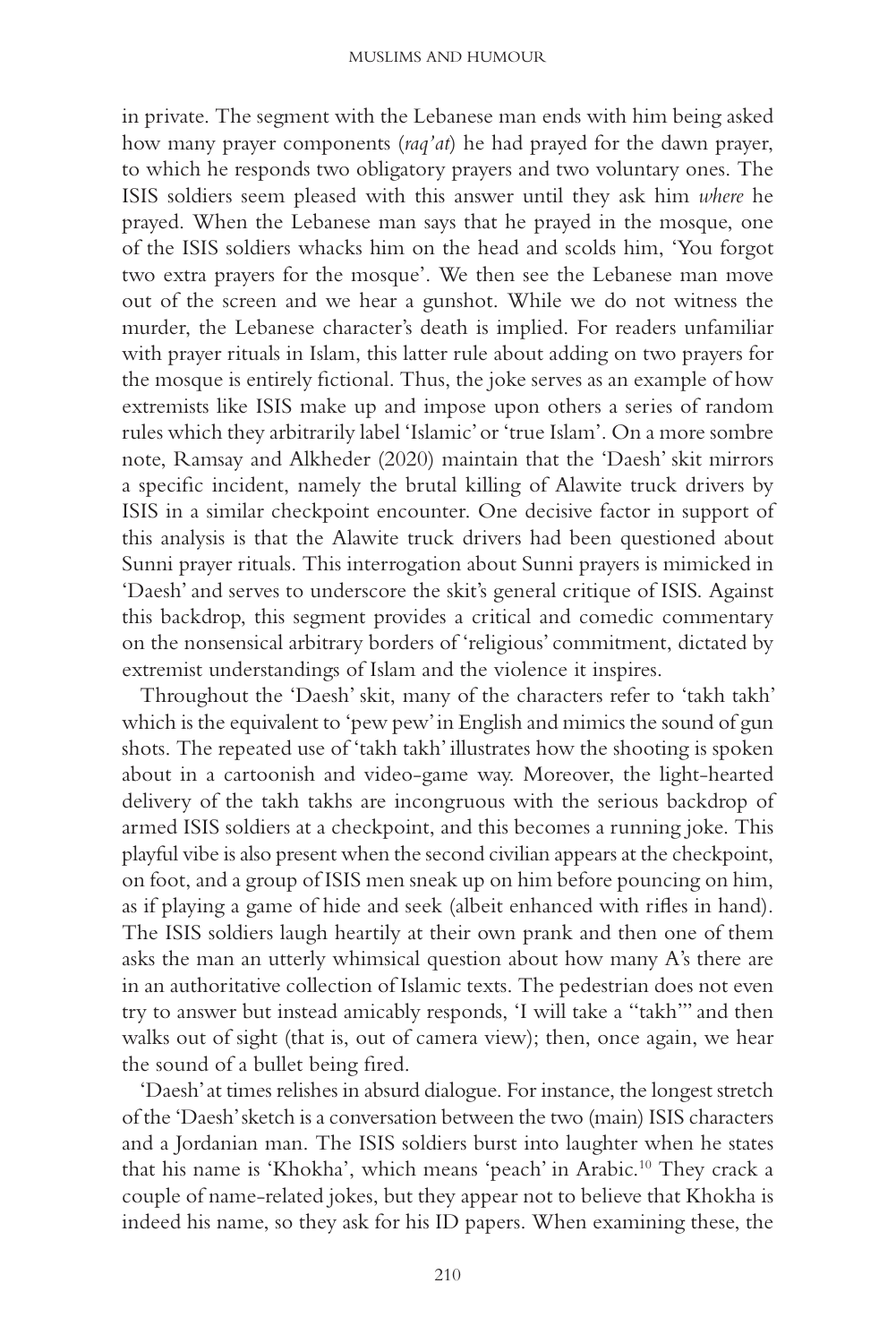ISIS men spot that Khokha is listed as 'Christian' on his national ID card. One of the ISIS soldiers sceptically probes: 'You are Christian?' Khokha responds 'yes', upon which he receives a slap on the face. This is followed by a parodic conversation between the two ISIS soldiers, when one of them calls dibs at killing Khokha. This banter erupts into a quarrel about who gets to kill Khokha since killing a Christian will land them more 'points' ( *hasanat*) for good deeds (in the afterlife) than killing a Muslim. One of the ISIS men weighs in: 'I shot five Muslims, this one is Christian', insinuating that it is far more lucrative to kill one Christian than five Muslims. A silly and inconsistent point system is then discussed. It is important to note that embedded within this joke there is a critique of the fact that extremists who commit violence in the name of Islam often target Muslims and may in fact be killing more Muslims than Christians or people of other faiths (or no faith). This scene also functions as a commentary on the devaluation of Muslims' lives, not just in the Middle East and North Africa (MENA) but in the world at large. The conflict between the two ISIS soldiers escalates when they pounce on each other with weapons in hand. Suddenly, Khokha intervenes and suggests that they *each* use a bullet on him and thereby share the *hasanat* for killing him. The climax of this scene is when Khokha has a heart attack and the two ISIS soldiers are sad that he died without giving them the chance to kill him.

A surreal, game-like mood penetrates parts of the skit. These two ISIS soldiers sound like they actually care about Khokha, when they are uttering his name softly, and gently slapping his face, saying variants of: 'Khokha, please wake up so we can get the *hasanat*' and 'wake up and we will shoot you a bit and then you go back to dying again'. The delivery of these lines is for the most part in a gentle, soft, caring tone and the juxtaposing of all the friendly verbal cues and moral stances makes up for a highly absurd and dark humorous backdrop when the issue at hand is the casual execution of Khokha. This segment rests on the premise that the gravity of the violence and the killings escapes the ISIS soldiers.

Furthermore, the image that is painted is one of immature ISIS soldiers who are 'playing soldiers' in a childlike game, for whom this is all just make- believe. Thus, the ISIS soldiers' (recurring) insistence that Khokha wake up, so they can kill him again, also insinuates that ISIS soldiers have only a fleeting grasp on reality in their game-like existence, where they see Khokha as 'playing dead', then being resurrected or getting a new life, and subsequently getting to the next level of their checkpoint game. In this manner, 'Daesh' is packed with darkly humorous critiques of senseless killing. The meaninglessness of the gratuitous violence is palpable in nearly all scenes. Moreover, the ISIS characters are mocked for being stupid, childish brutes. Still, their portrayal as weirdly friendly and boorishly clumsy somehow softens the blow and makes it less antagonistic. Put differently,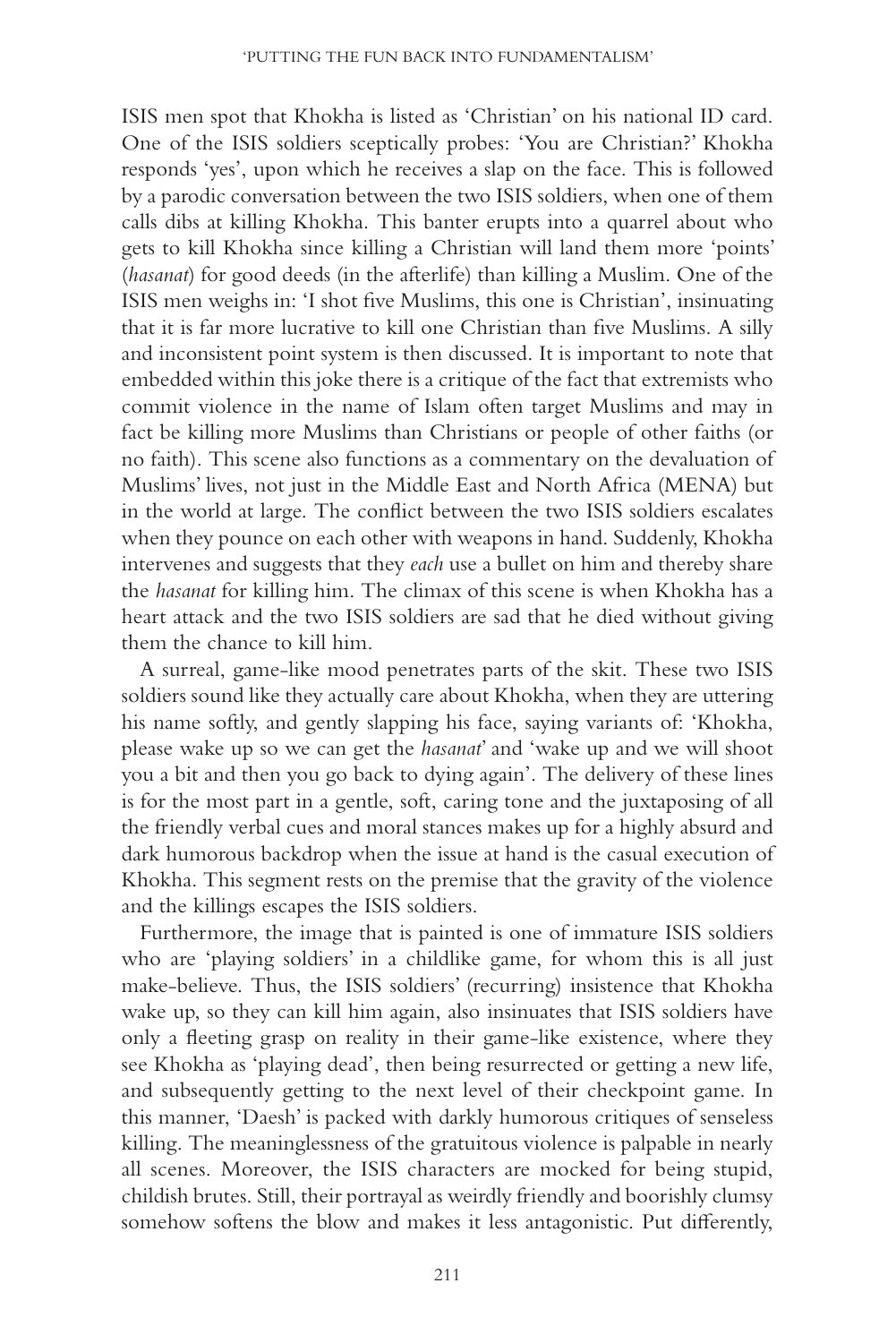the ISIS soldiers are humanized, even if they are portrayed as violent idiots, who do not know any better.

The humanizing segments of the skit are conveyed through an absurd comedy style, particularly in the dialogues with the characters who pass through the checkpoint. The social clumsiness and at times misplaced kindness in these dialogues humanizes the ISIS soldiers and eventually leads to the absurd Stockholm syndrome twist, where Khokha sympathetically offers the two ISIS characters the prospect of sharing the heavenly rewards of killing him, before reeling over with a heart attack. This humanization depicts the ISIS characters as 'flawed and misled individuals who are, implicitly at least, candidates for rehabilitation into society' (Ramsay and Alkheder, 2020: 205). Throughout 'Daesh', the arbitrariness of the ISIS soldiers' questions at the checkpoint, and their alleged importance conveys a critique of a corrupted version of Islam which becomes a main point of ridicule. Likewise, the childlike and immature playing with life and death becomes a meta comment about the ISIS soldiers' inability to understand the gravity of what they are a part of, either due to immaturity or to dimness. The skit ends with an Israeli pedestrian being ushered through, and no further questions asked. This ending serves as a pertinent commentary on some of the surprising alliances that are forged in MENA, a point I shall return to. All in all, 'Daesh' only somewhat fulfils the audience's expectations of the ISIS soldiers to be ruthless, harsh, and extremely violent.

In the next section, we take a closer look at how 'Daesh' and 'The Real Housewives of ISIS' draw on distinctive intertextual references and comedic tools.

## **'Daesh' versus 'The Real Housewives of ISIS': decoding ISIS jokes**

Ridicule 'can be a form of aggression' and the act of mocking someone can be understood 'as a form of hostility' (Kuipers, 2009: 223). This certainly holds true for the material analyzed in this chapter. It may come as no surprise that with a target such as ISIS, both skits launch a critique of ISIS' ideas and activities through the tool of mockery. 'Daesh' and 'The Real Housewives of ISIS' are both unquestionably hostile toward ISIS and their grooming activities and proclivity for violence. In fact, most of the embedded jokes are packed with critique of ISIS' modus operandi and heavy on intertextual references. Together, the Arabic skit 'Daesh' and the English skit 'The Real Housewives of ISIS' ridicule the brutalities and violence committed by extremists (be it chaining up women, beheadings, or killing those passing through a checkpoint). They also critique the meaninglessness of such violent acts and the twisted ideologies from which they spring. Nonetheless, their stylistic choices are quite different. The intertextual references embedded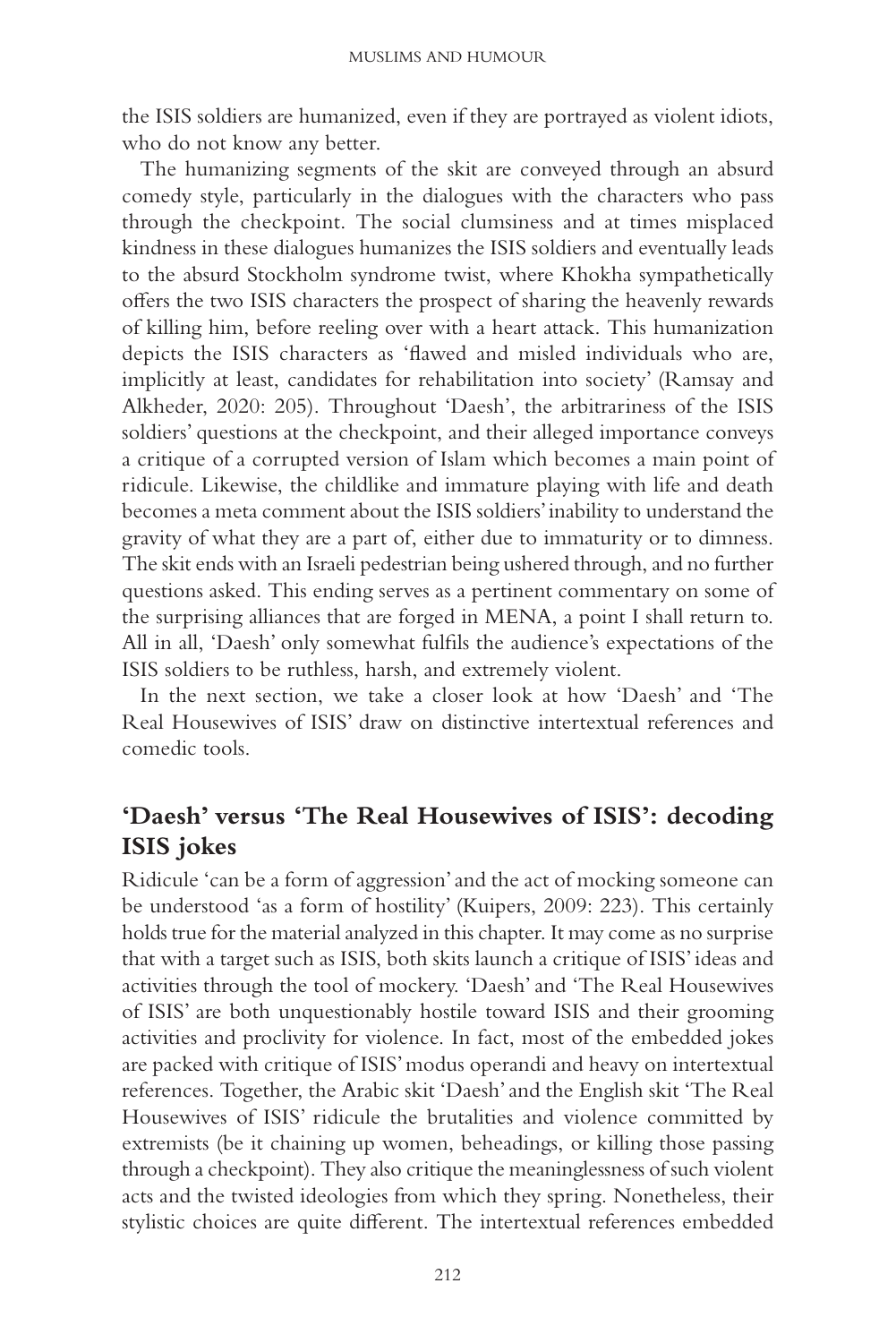in each skit draw on both cultural and political references that the imagined audiences are likely to pick up on.

Intertextuality is one of the main tools in satire. Hence, understanding (and appreciating) satirical skits such as 'The Real Housewives of ISIS' and 'Daesh' is highly reliant on viewers' prior and contextual knowledge. It is this knowledge which enables audiences to decode and interpret satire either favourably or unfavourably (Boukes et al, 2015). According to Kuipers (2009), humour marks social boundaries through knowledge. In her own words, 'humor requires three forms of knowledge: knowledge to decode the joke, to recognise the incongruity, and humor-specific knowledge about genres and scripts, as well as specialised knowledge to decode "meta-humor" (Kuipers, 2009: 229). Thus, humour not only unites or divides across lines of personal taste, but social boundaries and structures of knowledge also ease or obscure audiences' comprehension of jokes. In the case of political satire about ISIS, having background knowledge about the organization, their militancy and recruitment processes will feed into the viewer's experience of amusement. Still, 'Daesh' and 'The Real Housewives of ISIS' were created in dissimilar corners of the world, in different languages and with diverse target audiences in mind. Thus, 'Daesh' and 'The Real Housewives of ISIS' draw on specific cultural and intertextual references that may resonate with their main target audience.

'Daesh' and 'The Real Housewives of ISIS' certainly display some interesting similarities and differences in the comedic techniques and the intertextual references they employ. For instance, while 'Daesh' is a less upbeat and cheerful skit than 'The Real Housewives of ISIS', it too relies on incongruity, particularly in the form of misplaced friendly amicable chitchat in hostile situations, such as under gunpoint. Much like in the case of 'The Real Housewives of ISIS', 'Daesh' singles out ISIS and extremists as the clear targets of ridicule. In both skits there is no ambiguity or blurriness between 'ordinary Muslims' and members of ISIS. The juxtaposing of such serious offences and violence with an innate friendliness and everydayness is a similar comedic technique to the one employed in 'The Real Housewives of ISIS'. There is a comparatively stronger emphasis on showing the *arbitrariness* in addition to the absurdities of the extremist worldview in 'Daesh'. This might also be related to the imagined audience. 'Daesh' is produced for an Arabic- speaking audience who will for the most part be familiar with mainstream understandings of Islamic teachings, and thus be well-equipped to recognize absurd, distorted, and arbitrary elements deemed 'Islamic' by ISIS. British audiences are likely to have a more uneven understanding of both ISIS and Islam, but neither are strictly necessary to decode the comedy in 'The Real Housewives of ISIS'. Familiarity with the news stories about ISIS successfully recruiting women from the UK will suffice as a main point of reference.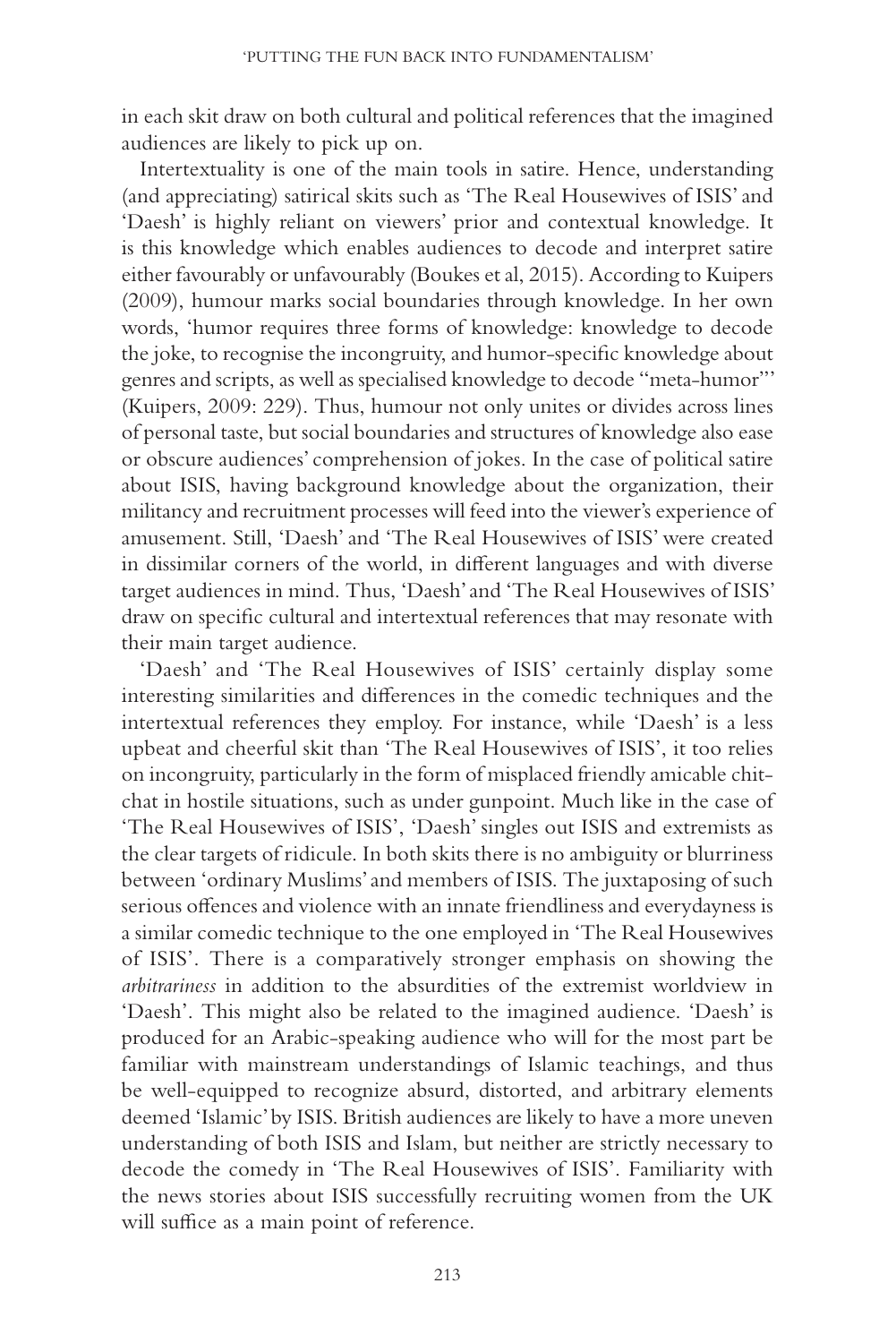At the very outset, the thematic focus of each skit reflects the different regional effects of ISIS' activities. 'Daesh' focuses on how ordinary citizens in the Arab world, trying to get from point A to Z, are stopped and harassed by ISIS at the checkpoint. That is to say, 'Daesh' focuses on how arbitrary brutality and warfare seeps into the everyday lives of Arabs, causing fractures in their lives and at times tearing apart lives in the most literal sense. In contrast, 'The Real Housewives of ISIS', while set in the IS state, focuses on the female recruits leaving the plush pleasures of the UK for a life of violence and (backward) hardship. The characters are not local to MENA, but British converts to Islam or Muslims born and bred in the UK. While 'The Real Housewives of ISIS' invariably uses these characters to ridicule ISIS, the focus is nonetheless on ISIS' impact on the UK. More specifically, the overarching focus of the skit is ISIS' grooming activities and their recruitment of British citizens to their ranks. The jokes are definitely on ISIS, but always with a sense of distance to the target. In 'Daesh', the target seems a lot closer. This may also account for some of the dramatological differences. 'Daesh' intermingles slapstick comedy with elements of sombre drama which has been a typical trait for Arab comedy that toys with Islam and extremism (Ramsay and Alkheder, 2020).<sup>11</sup>

In the original *Watan ala Watar* version of 'Daesh', the break with the typical conventions of comedy is further enhanced by the fact that 'Daesh' actually uses some real live footage from the Alawite truck driver incident in ISIS territories, footage which is blended into the end of the skit (Ramsay and Alkheder, 2020: 117).<sup>12</sup> In contrast, 'The Real Housewives of ISIS' is consistently comedic throughout the skit. Moreover, adherence to *The Real Housewives* genre functions not just as a meta joke about the genre of real housewives, but also as a tool for structuring (and tightening) the skit.

The intertextual references in each skit reflect symbolic boundaries not only in terms of cultural and geographical references, but also in the form of transgressive humour (Kuipers, 2009: 229). In a similar vein, Ramsay and Alkheder (2020) divulge that, when writing their book *Joking About Jihad*, people in the UK on the whole found the topic 'sick', 'grotesque', or no laughing matter. In contrast, their contacts in the Arab world for the most part appear to have 'thicker skin' and welcome this sort of black humour. This type of satire builds on a long tradition of dark political humour in the region. Political satire permeates cultural production and everyday conversations. In fact, toying with political strife is so embedded into cultural contexts that it is expressed even in the darkest of times  $-$  or perhaps more accurately – *because* of dire times. 13

'The Real Housewives of ISIS' is packed with transgressive humour, an example of which is the casual reference to beheadings in the skit. Kuipers (2009) argues that an often-used humour and transgressive technique is triggering disgust in the viewer. While disgust is often talked about in terms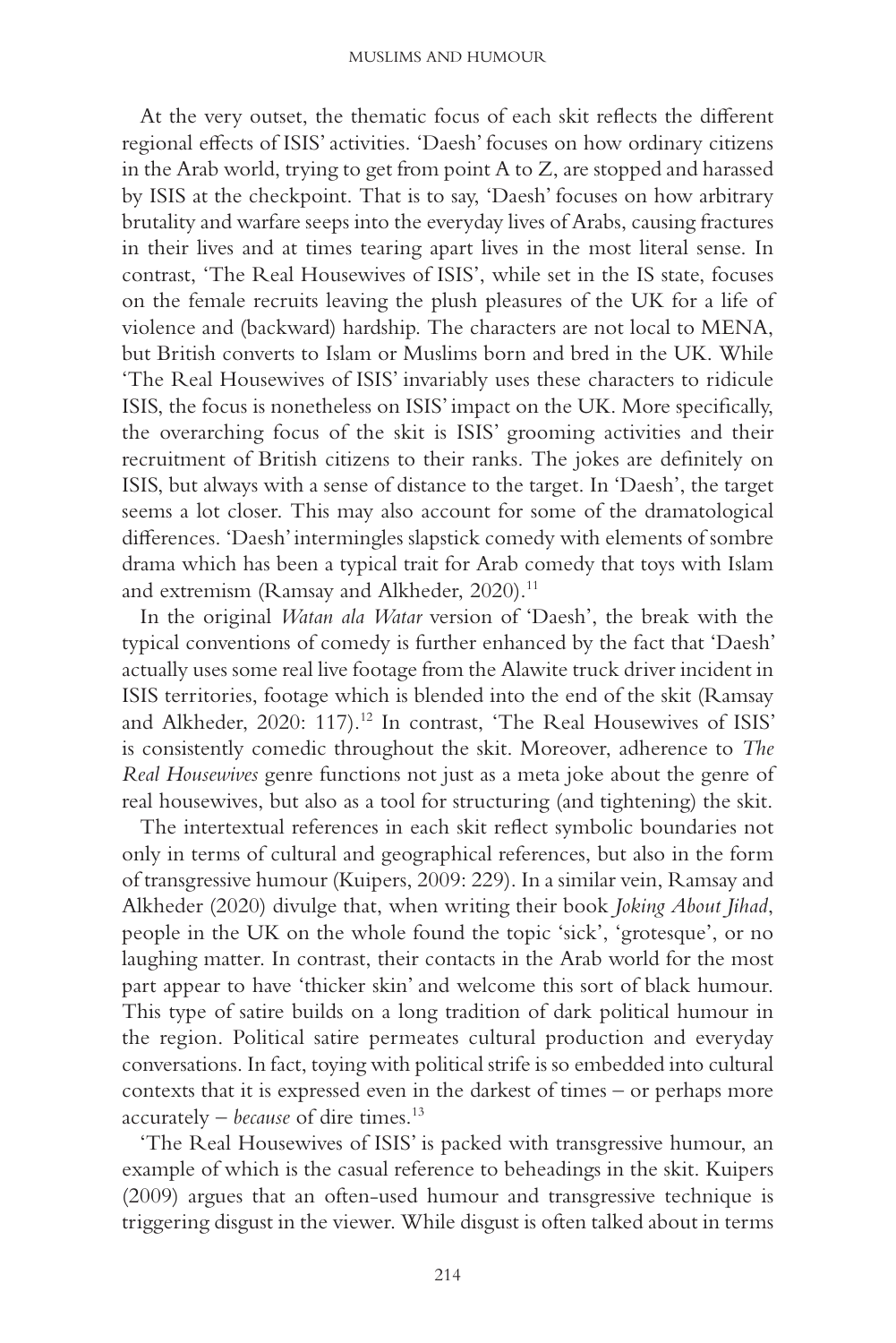of bodily excrements and the likes ( Oppliger and Zillman, 1997 ), disgust is also a primary affect that is triggered when watching satire about grotesque topics, such as ISIS beheadings or chaining women to a stove, as depicted in 'The Real Housewives of ISIS'. As Ramsay and Alkheder (2020) argue, there is a fine line between satirizing the deeply disturbing practices of ISIS in a comical way and ceasing to be funny altogether. But, as Kuipers (2009) argues, transgressive humour that does not go far enough, falls flat. The bitter aftertaste of transgressive humour such as that portrayed in 'The Real Housewives of ISIS' comes from disgust, directed at both ISIS' real horrific beheadings, *and* the taboo of using such real events for comedic purposes. Oppliger and Zillman (1997 ) speak of 'disgust- sensitive' and 'disgust- tolerant' audiences, arguing that these two audiences will decode the same joke differently. In the context of this chapter, a number of audience members may be repelled by ISIS per se and may consequently find themselves unable to separate their disgust for ISIS from the skit itself. Yet other viewers might find the humoristic attack distasteful and deem ISIS' activities too grim and taboo for humoristic display. It is not uncommon to downgrade humour (as 'unfunny') when one finds it offensive (Oppliger and Zillman, 1997). The probability of audiences responding with unlaughter increases with jokes that deal with taboo or draw on disgust (Smith, 2009). Nonetheless, some viewers will be highly amused by the offensive comedic packaging of the 'Daesh' and 'The Real Housewives of ISIS' skits.

According to Oppliger and Zillman (1997), rebellious personalities enjoy disgust in humour to the fullest. In a sense, for some viewers, the more shocking or disgusting or inappropriate, the funnier a joke might be perceived. Contextual factors, such as the audiences' proximity to ISIS' activities and the degree to which ISIS affects the everyday life of the viewers, may also play a role in perceiving the parodies as acutely funny, comic relief, tasteless, or too close to home. While 'The Real Housewives of ISIS' draws heavily on the sensationalist newsworthy aspects, the suicide mission, the hardship of war, and gender roles, 'Daesh' focuses more on the local repercussions of having ISIS as your next-door neighbour, even mixing real footage with the comedic material to create a more blurry comedic expression that simultaneously hurts and makes you laugh. In a sense, the close proximity of the effects of ISIS surfaces in the comedic expression and thematic focus.

The critique of Israel for its occupation of Palestine in 'Daesh' also betrays a proximity to the target of ridicule. The checkpoint, as the setting for 'Daesh', is another example of intertextuality *.* In addition to the literal reference to ISIS checkpoints, the skit alludes to Israeli checkpoints in Palestine and to pan-Arab responses to the conflict. Also, the Palestine–Israel conflict is highlighted in the final punchline of 'Daesh'. In the very last segment, an Israeli pedestrian is beckoned to walk through the checkpoint. The ISIS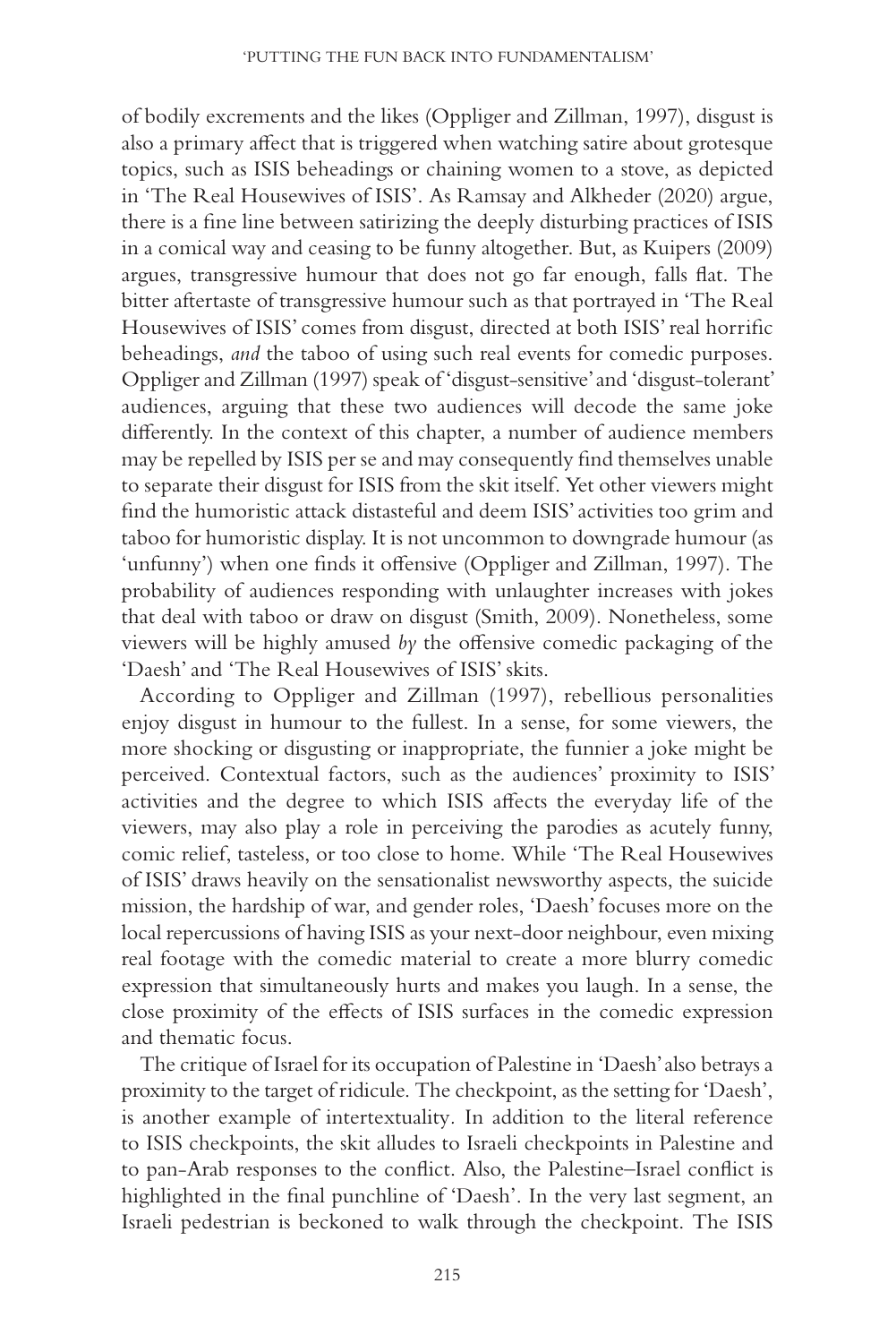soldiers give the Israeli VIP treatment, utterly devoid of any interrogation or antagonism. He is simply met with, 'Welcome. Welcome' instead of the customary erratic combination of friendliness and hostility, characteristic of all previous encounters. In terms of encoding social critique into the political humour, the reference to the Palestine–Israel conflict is important in 'Daesh'. In fact, the Israeli pedestrian is the only person to get through the checkpoint alive. The three Arabs (of different faiths) who tried to pass through before the Israeli all suffered their demise at the hands of ISIS. Thus, 'Daesh' also embeds a regional critique of leaving Palestinians to fend for themselves. More specifically, the punchline can be interpreted as a stab at ISIS (and other militants in the region) for making deals with Israel or whoever suits them without having a principled stance on their own citizens' wellbeing, Arab politics at large, or freeing Palestine.

While both 'Daesh' and 'The Real Housewives of ISIS' mock the absurd conventions that ISIS abides by, it is only 'Daesh' that makes explicit reference to Islamic teachings or uses any terminology that is interlinked to the main tenets of Islam, even if this is done in an intentionally distorted way. This very distortion exemplifies Kuipers' (2009) point about the symbolic boundaries that are drawn up on the basis of knowledge. Indeed, understanding the embedded jokes in the series of dialogues between the ISIS soldiers and the characters trying to get through the checkpoint requires basic knowledge about Islam. It is via general knowledge about Islam that a viewer would be able to recognize what the ISIS soldiers say as distorted versions of mainstream Islamic teachings. While 'Daesh' refers to the ISIS soldiers' corrupted understandings of Islamic knowledge, it also reconstructs dialogue based on real interrogations of Alawite citizens who were, in fact, massacred at the hands of ISIS. The target Arabic-speaking audience for 'Daesh' is likely to be familiar with both the absurdist and distorted understandings of Islamic teachings perpetuated by the ISIS characters and share an antipathy for both ISIS and their skewed understanding of Islam.

'The Real Housewives of ISIS', for the most part, steers away from any explicit verbal references to Islam. In fact, if it were not for the visual cues such as the ISIS wives' ' *abbayias* (long, loose robe worn over other garments) and *hijabs* , there would be no reference to the main characters being Muslims or Muslim coverts. Nonetheless, the militant group ISIS' controversial and selfdeclared linkages to Islam serve as a backdrop to the skit. The only mention of Islamic terminology is the reference to the word *jihad* which means 'struggle' and has multiple connotations ranging from inner struggle to violent combat. It is the latter meaning that is thrown about in global news and is referred to in this skit while the ISIS wife (Jane) is modelling the suicide vest in the aforementioned Instagrammable moment. In this context, '#JihadiJane' is funny due to the alliteration and the juxtaposing of the very average British name 'Jane' with the word *jihad*(*i*), and further because of the absurdity of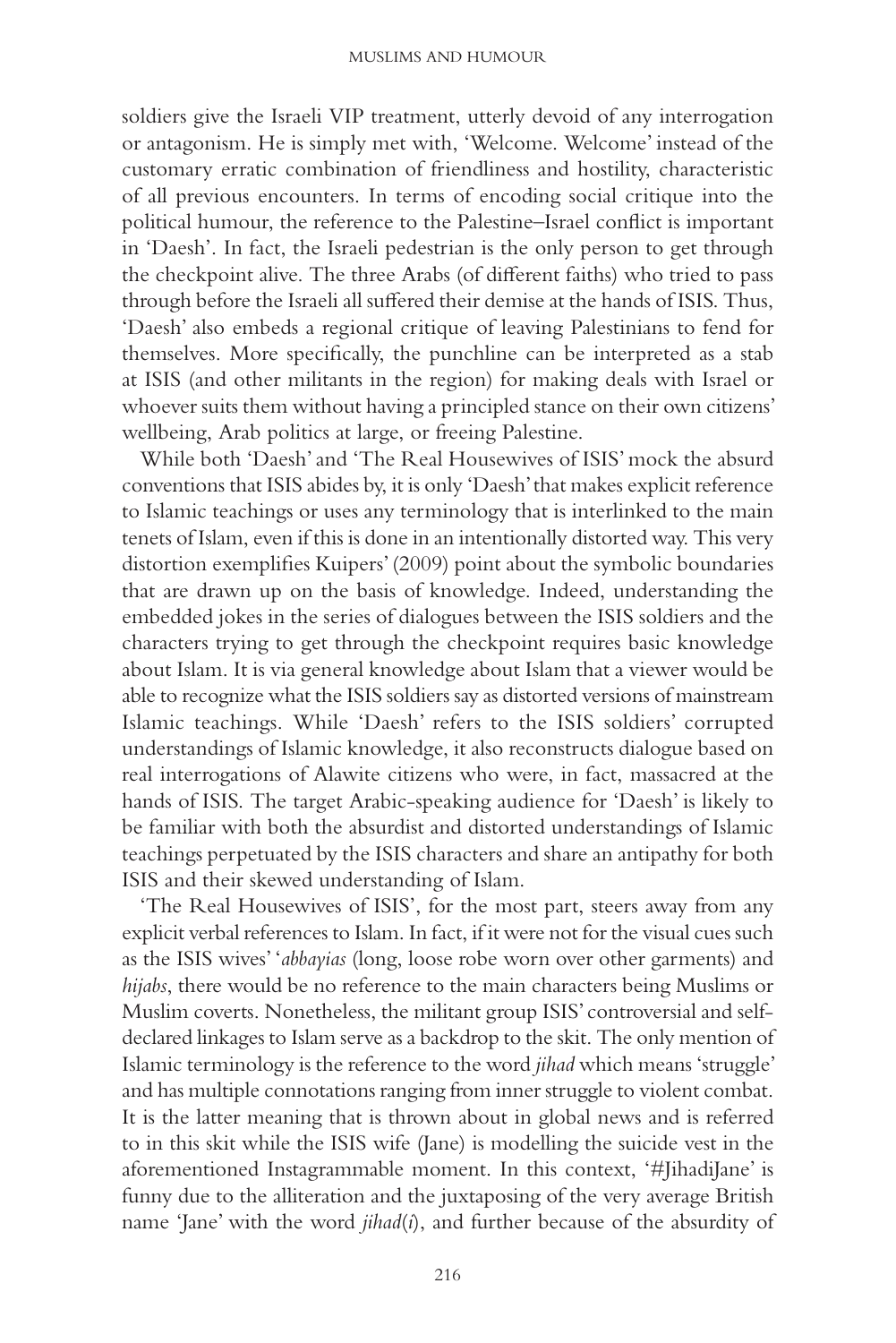cheerfully hashtagging an imminent violent act on Instagram. Still, no real or in- depth knowledge of Islam or MENA is needed to decode these jokes. The intertextual references are mostly to local current events (recruitment of women from Birmingham) and global news stories (beheadings, warfare, ISIS' media platforming), and the meta humour about *The Real Housewives* reality genre. And, the fact that these women are so clearly depicted as ISIS wives, and not as 'ordinary Muslim wives', sends a clear message about who the target of ridicule is. This is particularly important in a global political climate where ordinary Muslims with no affiliations to – or sympathies for – any militant groups, are increasingly scapegoated as sympathizers or as potential security threats in the wake of acts of terrorism carried out in the name of Islam (Kinnvall and Nesbitt-Larking, 2011; Liebmann, 2018).

Another very clear difference between the two skits is the gendercomposition embedded in the plot. In consequence, 'Daesh' features only male characters and 'The Real Housewives of ISIS' only features female characters. It is not a coincidence that 'The Real Housewives of ISIS' gives voice and agency to ISIS women. It functions as a counternarrative to the news stories that render the women recruited to ISIS as empty vessels with no voice, agency, or willpower. Similarly, the humanizing of male ISIS soldiers in 'Daesh', serves as a counternarrative against the herd-like quality with which they are portrayed in both regional and global news.

Still, viewers do not have to fully understand all the intertextual references in 'The Real Housewives of ISIS' and 'Daesh' to find them funny. Audiences may also relish the unexpectedness of what is perceived as strange (Boukes et al, 2015: 723). Some studies (Becker and Waisanen, 2013; Boukes et al, 2015 ) suggest that audiences will only laugh when unfavourably disposed to the target of ridicule or when the satire is not experienced as a personal attack on oneself. That is to say, being sceptical of or having antipathy for ISIS will (in this context) lend itself to appreciating 'The Real Housewives of ISIS' and 'Daesh' skits even more. In both skits, the object of ridicule is clearly ISIS.

Such ISIS parodies poke fun at the terrorists, focusing on the stupidity, randomness, and meaninglessness of their violence. While it can be argued that this humour strengthens negative stereotypes about ISIS and/ or terrorists who operate 'in the name of Islam', ordinary Muslims are kept out of the equation or are depicted as distinctly different from terrorists. In other words, these distinctions are clear-cut in the skits themselves (particularly when compared with, for instance, the Danish Muhammad cartoons, in which the link between Muslimness and extremism is far more blurry). Still, there is no guarantee that viewers will maintain this clear distinction in their minds (and hearts) after watching either 'Daesh' or 'The Real Housewives of ISIS'. A number of quantitative audience studies on political humour suggest that partisan viewers will read their own overarching politics into comedy (Becker and Waisanen, 2013).<sup>14</sup>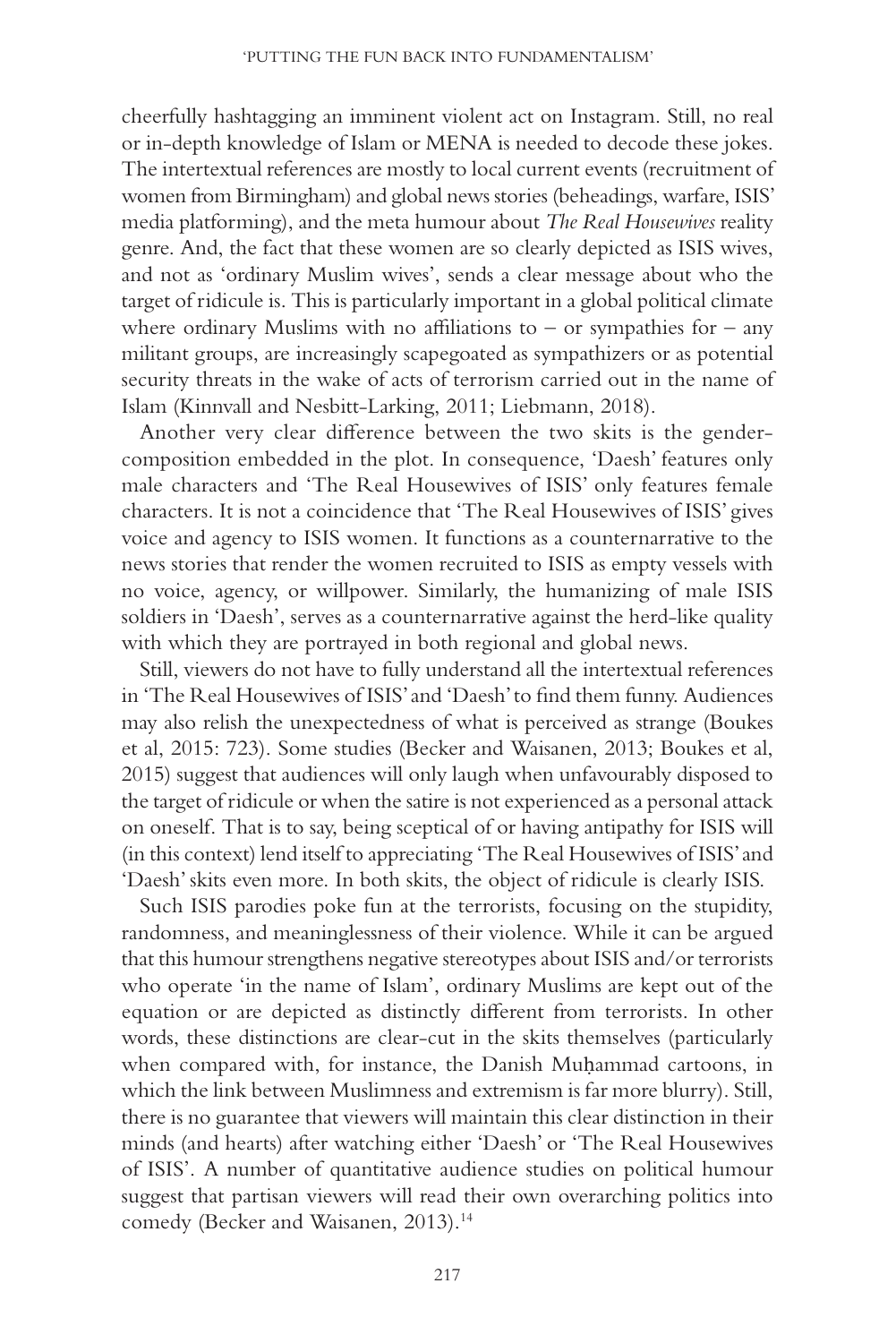This means that audiences with diametrically opposite political stances may perceive 'Daesh' and 'The Real Housewives of ISIS' as an affirmation of their own worldview. In effect, viewers who operate with a clear distinction between ISIS and ordinary Muslims *and* viewers who believe the distinction to be non- existent, may potentially interpret the jokes in 'Daesh' or 'The Real Housewives of ISIS' as being in alignment with their own politics. Evidently, 'putting the fun back into fundamentalism' is no uncomplicated task, even if the last laugh is inevitably on ISIS.

### **Conclusion**

Political satire and skits about ISIS seem to have two functions beyond being (potentially) funny: critiquing a twisted understanding of Islam and dismantling fear  $-$  that is, signalling to the terrorists that their attempts at paralysing the world with fear are futile. In fact, satire and counter-narratives about ISIS can sometimes even be viewed and used as ideological warfare, a means of combatting ISIS' influence in the world. Mockery and exposure of meaningless violence, absurdities and inconsistencies, or hollowness of ideological views can serve to undermine the appeal of terrorist groups such as ISIS (Al-Rawi, 2016; Ramsay and Alkheder, 2020). As argued by Kuipers, 'Humour is a very potent way of drawing symbolic boundaries' (2009: 219). This is particularly true of highly transgressive and potentially offensive humour such as the ISIS skits discussed in this chapter. Political satire, with its dense intertextual references, sets up symbolic boundaries separating those who find the jokes offensive and those who do not. In this sense, both 'Daesh' and 'The Real Housewives of ISIS' serve to divide collectives, not only between friends and foes of ISIS, but also between fans of different kinds of comedy.

#### **Notes**

- 1 Most notably *The Axis of Evil Comedy Show* featuring comedians Dean Obidellah, Aron Kader, Ahmed Ahmed, and Maz Jobrani. Other comedians who have contributed to this
- genre include Maysoon Zayid and Omid Djalili. 2 This genre is not to be confused with *jihadi* humour prescribed and condoned by ISIS
- themselves, as discussed by Alagha (this volume) Hizbullah's own *halal* jokes.<br>As argued by Amin (Chapter 4 in this volume), it is baffling that Muslims have been cast as 'humourless', particularly when coupled with the fact that it is possible to trace so- called 'Muslim humour' all the way back to medieval sources, and there is a strong
- tradition for comedy in most Muslim majority countries.<br><sup>4</sup> Ultra-conservative Muslims are poked fun at in the same way as militant fundamentalists (with less emphasis on brutality and violence), portrayed as ignorant, hypocritical, and over- sexed. The Salafi conservative religious character in the famous Egyptian comedy *The Terrorists & Kebab* in the 1990s certainly fits the bill. Another classic trope in many of the skits is a silly dialogue in exaggerated or badly executed classical Arabic. This latter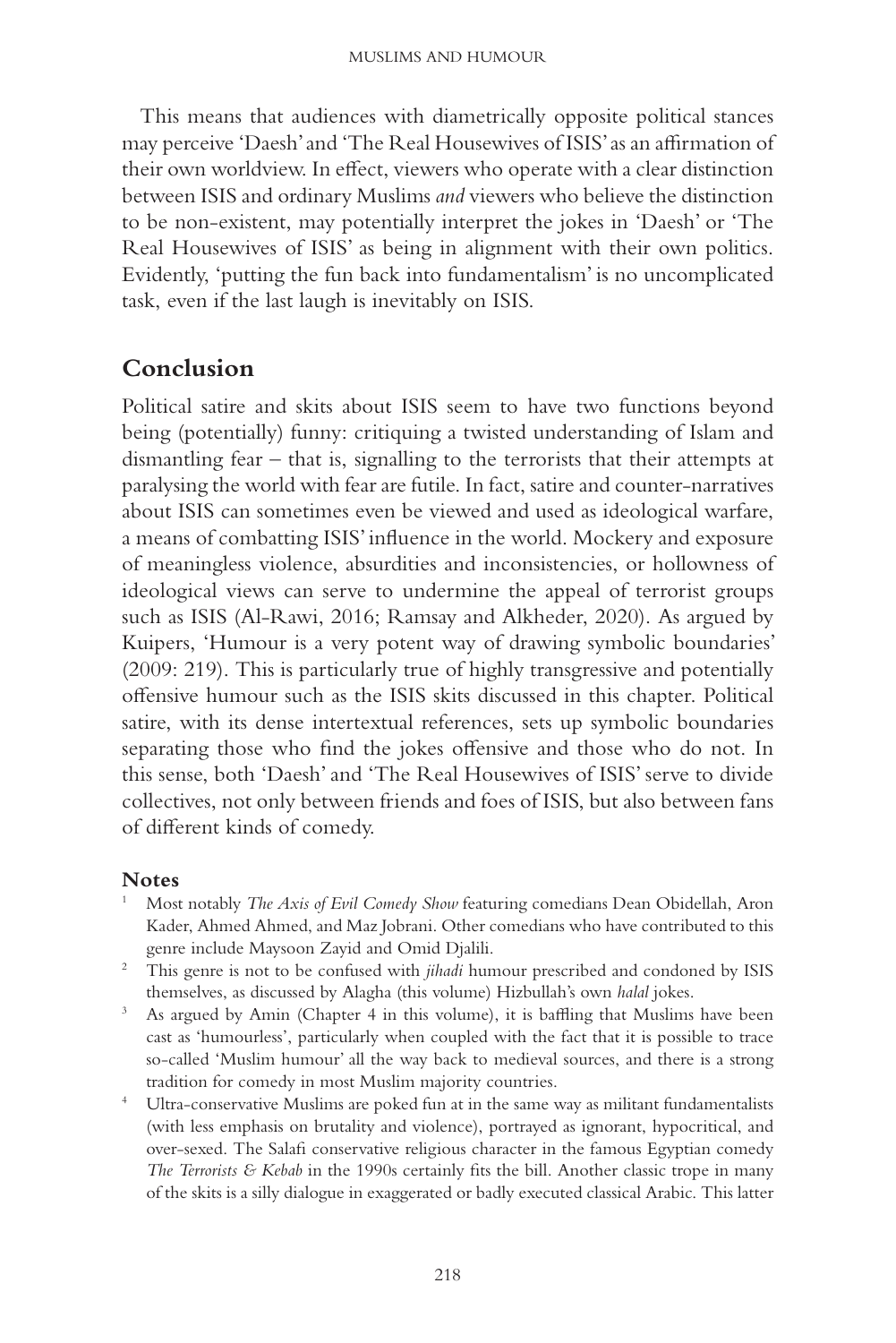was invoked on several occasions during my fieldwork with Islam Online in Cairo, when

- research participants wished to poke fun at very conservative Muslims (Abdel- Fadil, 2012). 5 In Arabic, D.A.E.S.H. is an acronym equivalent to I.S.I.S., but with an additional connotation of 'crushing' or 'trampling' or even 'bigotry' depending on the dialect and conjugation. ISIS despises being called 'Daesh', so using this term is an act of resistance, particularly when coupled with ISIS' threat to cut off the tongues from anyone who uses
- the term (Garrity, 2015). 6 The reality is of course far more complex. Both serial monogamy and extramarital sexual relations exist in Muslim communities. While polygamy is practised in some communities,
- 
- 
- it is far from the norm.<br>
7 See for instance, BBC 4's Getting On.<br>
8 The Palestinian film *Paradise Now* deals beautifully with this eerie paradox.<br>
9 Several studies suggest that Muslims are often but not exclusively port through negative stereotypes. See for example Sjö (2019); Hirzalla & van Zoonen (2016); Ahmed (2013) for more on a detailed analysis. See also Chapter 11 in this volume: 'Comedy as Social Commentary in *Little Mosque on the Prairie*: Decoding Humour
- in the First 'Muslim Sitcom''.<br><sup>10</sup> *Khokha*, incidentally, is also the name of a peach-coloured furry muppet on the Egyptian
- version of Sesame Street.<br><sup>11</sup> The Arabic ISIS parodies typically joke about twisted understandings of Islam and violence, but also about sexuality and oppressive gender roles. A number of them directly target Al- Bukhari, the leader of ISIS (at the time). For instance, in a satirical song by the Lebanese band 'The Great Departed', ISIS' front figure, al Baghdadi's understanding of Islam is ridiculed through the lines: 'because Islam is merciful we slaughter and divide the meat'. This pitch- dark humour is a wordplay which functions as a reference to both ISIS beheadings and the Islamic tradition of dividing meat (from slaughtered animals) among the poor as part of *Zakat*. This song is recorded before a live audience and receives too
- 
- many outbursts of laughter and cheer to count (Mackey, 2014).<br><sup>12</sup> The live ISIS footage is omitted in the Rotana version of the skit.<br><sup>13</sup> For instance, during the so-called Arab Spring when ordinary citizens took to the streets of Cairo to protest against political dictatorship, the police responded by bashing demonstrators with battons, snipe-shooting, sexual violence, and the lesser evil: tear gas. In response, Egyptian demonstrators showcased their remarkable resilience and dark sense of humour by playfully displaying all their creative ad hoc gas protection masks and body shields, made from regular household items or pieces of garbage. These iconic images travelled around the world. There was also a point in the upheaval when demonstrators chanted, 'The people want the old tear gas', as a facetious reference to the fact that the police forces had recently switched to using *expired* tear gas which was causing more severe damage to the demonstrators' eyes and lungs. Moreover, the wording and rhythmic delivery was undoubtedly a play on the iconic (political) slogan –'The people want the
- regime to fall'–that set the Arab world ablaze in 2011.<br><sup>14</sup> Negative and even Islamophobic stereotypes about Muslims may surface in comedy as demonstrated by Ahmed (2013).

#### **References**

Abdel- Fadil, M. (2012) 'Living 'the Message' and Empowering Muslim Selves: A Behind the Screens Study of Online Islam', PhD thesis, Oslo: University of Oslo.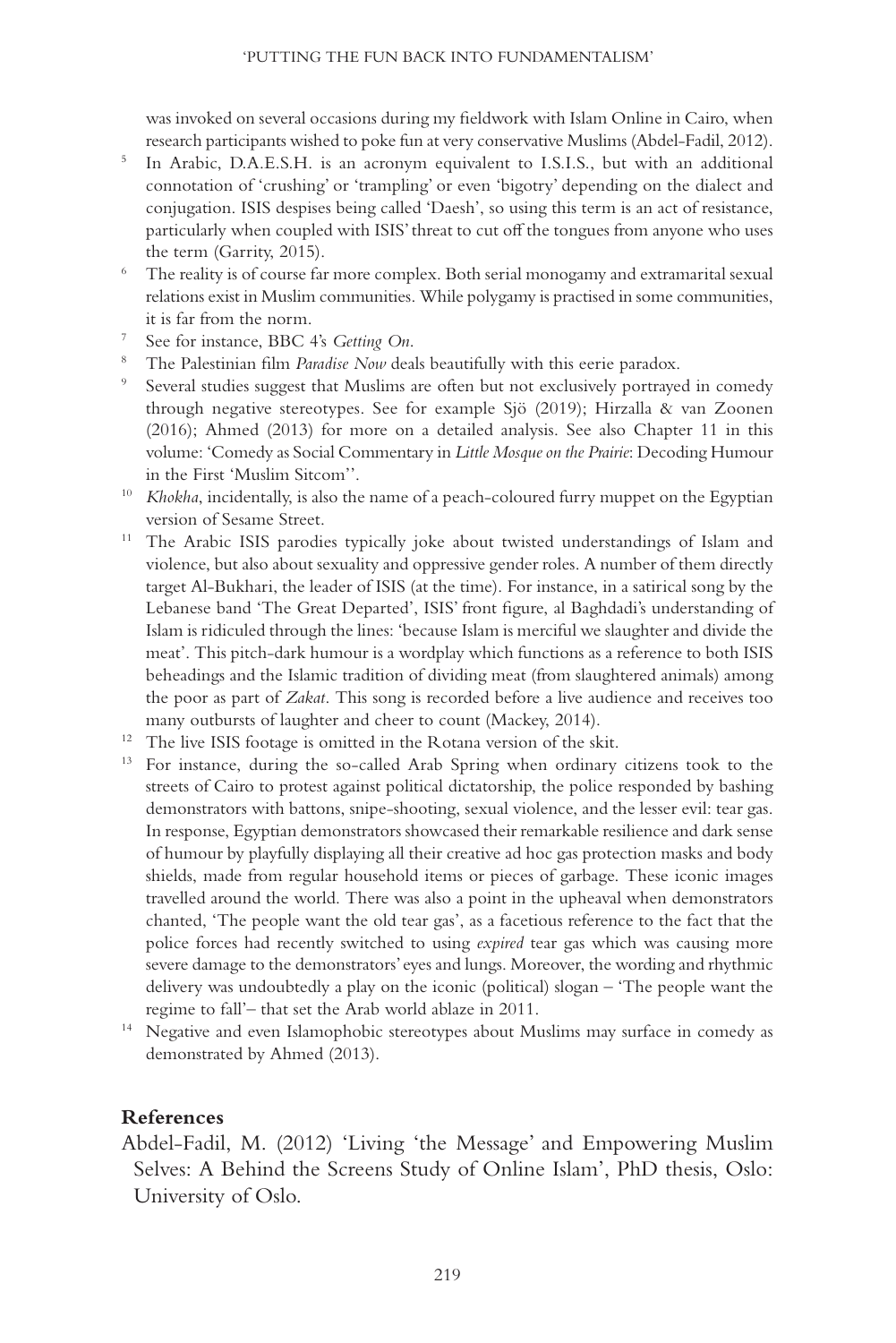- Ahmed, A. (2013) 'Faith in comedy: representations of Muslim identity in British comedy', *South Asian Popular Culture* 11(1): 91-96. doi:10.1080/ 14746689.2013.765232.
- Al Arabiya (2014) 'Theme Song of Iraqi Sitcom Mocking ISIS Goes Viral', [online] 30 September. Available from: https://english.alarab iya.net/en/variety/2014/09/30/Theme-song-of-Iraqi-sitcom-mock ing-ISIS-goes-viral.
- Al- Rawi, A. (2016) 'Anti- ISIS Humor: Cultural Resistance of Radical', *Ideology, Politics, Religion & Ideology, 17:1, 52–68.*
- Baym, G. (2005) 'The Daily Show: discursive integration and the reinvention of political journalism', *Political Communication* 22(3): 259–276. doi: 10.1080/ 10584600591006492.
- Becker, A. B. and Waisanen, D. J. ( 2013 ) 'From funny features to entertaining effects: connecting approaches to communication research on political comedy', *Review of Communication* 13(3): 161-183. doi:10.1080/ 15358593.2013.826816.
- Boukes, M., Boomgaarden, H. G., Moorman, M. and de Vreese, C. H. (2015) 'At odds: laughing and thinking? The appreciation, processing, and persuasiveness of political satire', *Journal of Communication* 65(5): 721–744. doi: 10.1111/jcom. 12173.
- Daily Dot. (2015) 'How Muslims make fun of ISIS', *The Daily Dot*, [online] 21 January. Available from: www.dailydot.com/debug/ muslim- comedy- videos- make- fun- of- isis- is- al- qaeda/
- Daily Dot. (2021) 'How Arab comedians mock ISIS and Al-Qaeda on YouTube', *The Daily Dot*, [online]. Available from: https:// www.dailydot. com/ debug/ muslim- comedy- videos- make- fun- of- isis- is- al- qaeda/
- Freij, M. (2015) 'Palestinian comedy group believes in importance of laughter despite regional unrest', *Jordan Times*, [online] 16 July. Available from: http:// jordantimes.com/ news/ local/ palestinian- comedy- groupbelieves- importance- laughter- despite- regional- unrest
- Garrity, P. (2015) 'Paris Attacks: What Does 'Daesh' Mean and Why Does ISIS Hate It?', *NBC News* [online]. Available from: https:// www. nbcnews.com/ storyline/ isis- terror/ paris- attacks- what- does- daesh- meanwhy-does-isis-hate-n463551
- Godioli, A. (2020) 'Cartoon controversies at the European Court of Human Rights: towards forensic humor studies', *Open Library of Humanities* 6(1): 22. doi: http://doi.org/10.16995/olh.571
- Hirzalla, F. and van Zoonen, L. (2016) " The Muslims are coming": the enactment of morality in activist Muslim comedy', *HUMOR* 29(2): 261-278. doi:10.1515/humor-2015-0125
- Kamin, D. (2014) 'Arab TV works to counter Isis and stereotypes with satire', *Variety*, [online]. Available from: https://variety.com/2014/tv/ global/ arab- tv- counters- isis- with- humor- 1201330106/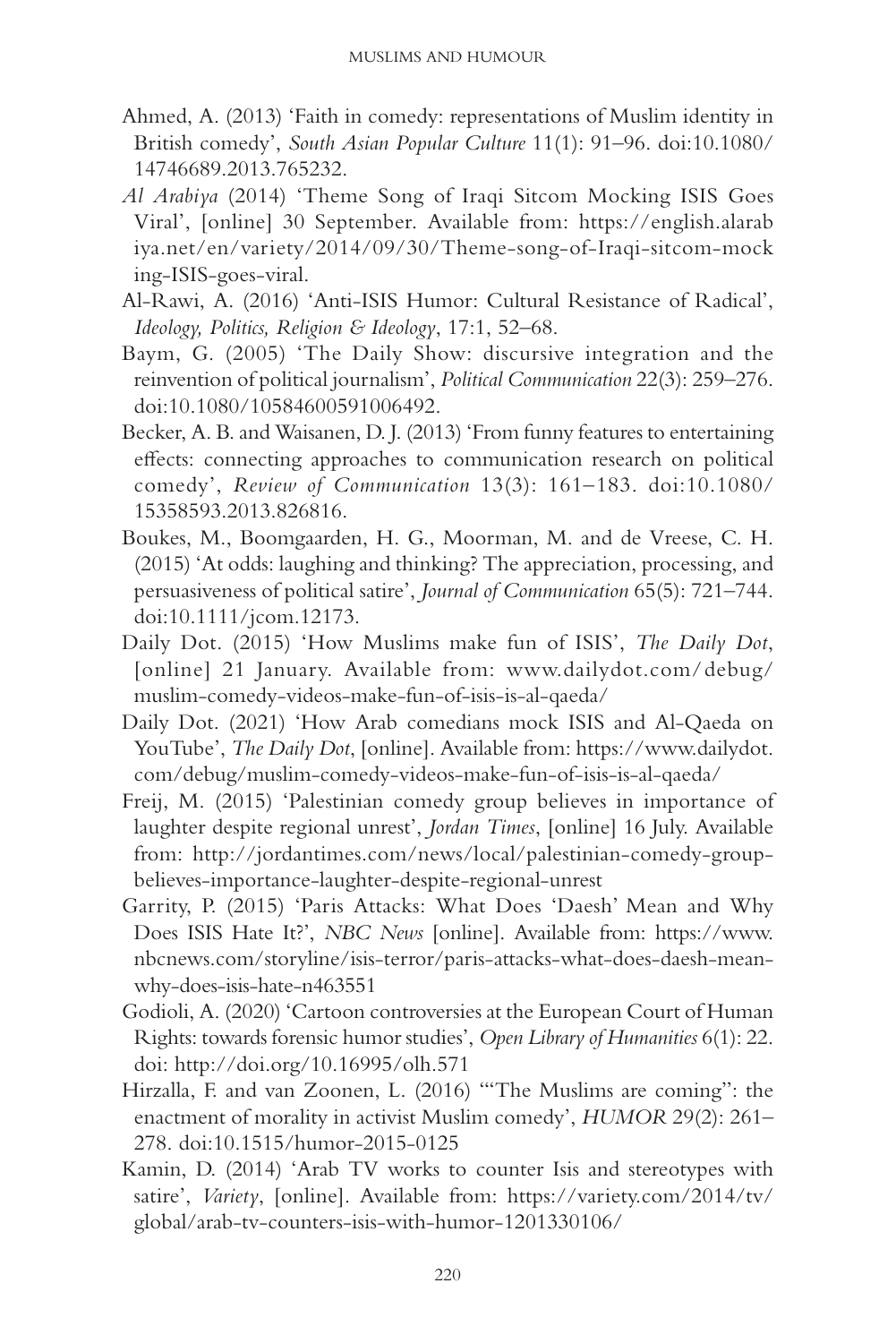- Khalaf, R. (2017) 'This video mocked ISIS housewives. not everyone is laughing', *Step Feed*, [online] 5 January. Available from: https://stepfeed. com/this-video-mocked-isis-housewives-not-everyone-s-laughing-3336
- Kinnvall, C. and Nesbitt-Larking, P. (2011) *The Political Psychology of Globalization*, Oxford: Oxford University Press . doi: 10.1093/ acprof:oso/ 9780199747542.001.0001
- Kuipers ,G . ( 2009 ) 'Humor styles and symbolic boundaries', *Journal of Literary Theory* 3(2): 219–239. doi:https://doi.org/10.1515/JLT.2009.013
- Liebmann, L.L. (2018) 'Media, Muslims and minority tactics: compelling dialogues in Norway', in K. Lundby (ed) *Contesting Religion*, Berlin: De Gruyter, pp 187–204. doi:10.1515/9783110502060-016
- Mackey, R. (2014) 'Mocking ISIS in Beirut', *The New York Times*, [online] 10 September. Available from: www.nytimes.com/2014/09/11/world/ middleeast/mocking-isis-in-beirut.html
- Oppliger, P. A. and Zillmann, D. (1997) 'Disgust in humor: its appeal to adolescents', *HUMOR* 10(4): 421-438. doi:https://doi.org/10.1515/ humr.1997.10.4.421
- Ramsay, G. and Alkheder, M. (2020) *Joking About Jihad: Comedy and Terror* in the Arab World, London: C Hurst & Co Pub Ltd.
- Saul, H. (2015) 'The Middle East Is Trolling Isis', *The Independent*, [online] 5March. Available from: www.independent.co.uk/ news/ world/ middle- east/ middle- east- trolling- isis- parody- videos- hijacking- famouspropaganda- song- 10087107.html
- Sjö, S. (2019) 'Humor som bro eller hinder: Islam i två norska filmkomedier', *Ingen spøk*, pp 119–140. Cappelen Damm Akademisk/ NOASP. doi: 10.23865/ noasp.69.ch6
- Smith, M. (2009) 'Humor, unlaughter, and boundary maintenance', *The Journal of American Folklore* 122(484): 148–171. doi:10.2307/20487675
- Taylor. A. (2015) '11 times the Middle East mocked the Islamic State', *The Washington Post*, online. Available from: https://www.washingtonpost. com/ news/ worldviews/ wp/ 2015/ 03/ 06/ watch- 11- times- themiddle-east-mocked-the-islamic-state/
- Trofimov, Y. (n.d.) 'Syrian filmmakers mock Islamic State in satirical videos ', *The Wall Street Journal*, [online]. Available from: https:// online.wsj. com/articles/syrian-filmmakers-mock-islamic-state-in-satirical-videos-1422910097?reflink=desktopwebshare\_permalink

#### *Comedy cited*

- 'Daesh'
- Omid Djalili, *No Agenda*
- BBC 4's *Getting On*
- Monty Python, *Four Yorkshire Men*
- *The Axis of Evil Comedy Show*